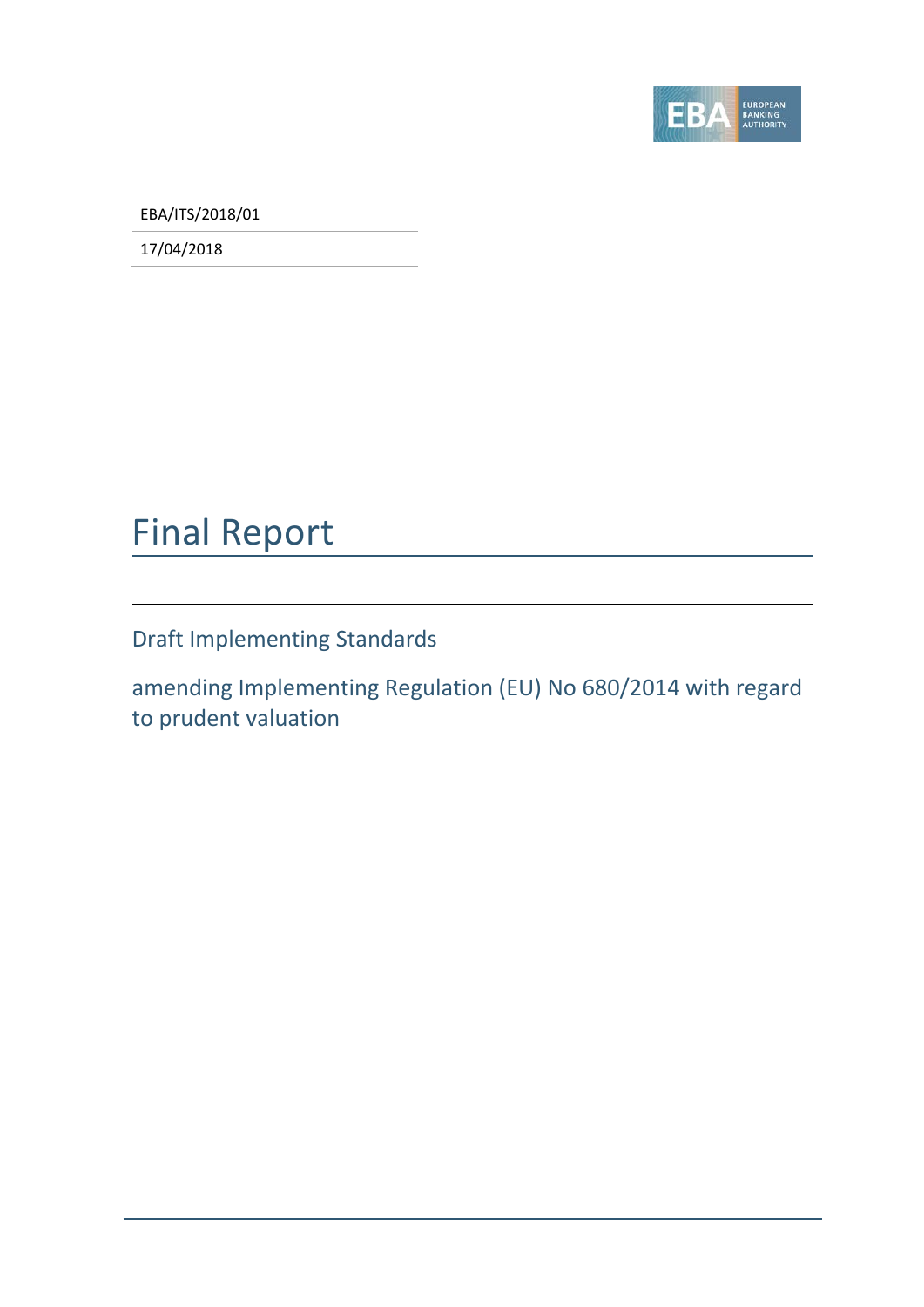

# **Contents**

| <b>Executive Summary</b>                        | 3  |
|-------------------------------------------------|----|
| <b>Background and rationale</b>                 | 5  |
| <b>Draft implementing standards</b>             | 9  |
| <b>Accompanying documents</b>                   | 15 |
| Draft cost-benefit analysis / impact assessment | 15 |
| Feedback on the public consultation             | 21 |
|                                                 |    |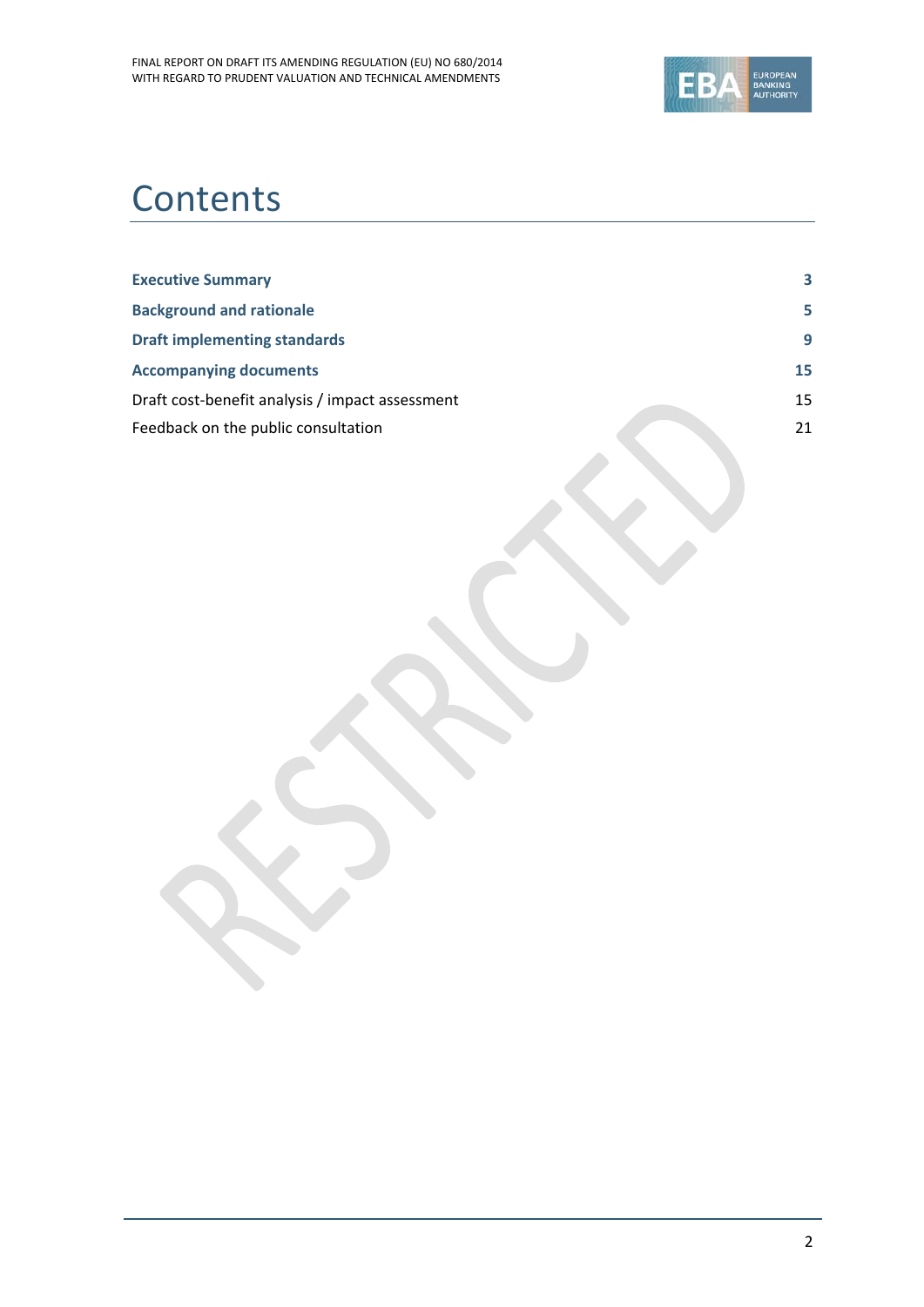

# <span id="page-2-0"></span>Executive Summary

Regulation (EU) No 575/2013 (the CRR) mandates the EBA, in, inter alia, Article 99(5) and Article 415(3), to develop uniform reporting requirements. These reporting requirements are included in Regulation (EU) No 680/2014 (Implementing Technical Standards (ITS) on supervisory reporting). These standards are aimed at collecting information on institutions' compliance with prudential requirements as required by the CRR and related technical standards, as well as additional financial information required by competent authorities to perform their supervisory tasks. Therefore, the ITS on supervisory reporting need to be updated whenever prudential or supervisory requirements change.

These ITS introduce amendments to Implementing Regulation (EU) No 680/2014 with regard to the following:

- a) new requirements as regards reporting of prudent valuation (PruVal) and ;
- b) changed requirements as regards reporting on COREP, IP losses, large exposures, leverage ratio and additional monitoring metrics for liquidity (technical amendments).

Article 105 of the CRR sets out requirements relating to prudent valuation adjustments of fairvalued positions and mandates the EBA to prepare draft regulatory technical standards (RTS) in this area. The EBA published final draft RTS on prudent valuation in January 2015. Those were endorsed by the European Commission in October 2015 and published in the Official Journal of the European Union as Commission Delegated Regulation (EU) No 2016/101 on 28 January 2016.

The reporting of the prudent valuation requirements under COREP has hitherto consisted in simply providing the aggregate 'Value adjustments due to the requirements for prudent valuation' in row 290 of COREP template C 01.00 - Capital Adequacy - Own funds definition. Though the reporting of the aggregate Additional Valuation Adjustments (AVAs) will carry on being required as before, the entry into force of the RTS on prudent valuation creates a new situation, which justifies the specification of more detailed reporting requirements for prudent valuation purposes, in accordance with the requirements set up in the RTS.

Alongside clarifications and corrections, these draft ITS include changes to the reporting on information on Pillar II and on securitisation exposures in order to take account of revisions to the regulatory framework (EBA SREP Guidelines, Regulation (EU) 2017/2401).

Given the scope of the changes introduced by these draft ITS in the instructions and templates, the relevant annexes are replaced in whole with those set out in these draft ITS, in order to provide a consolidated version of the updated draft ITS package. The relevant annexes are Annexes I, II, V, IX, XI, XVI, XIX and XXI to XXIII to Regulation (EU) No 680/2014.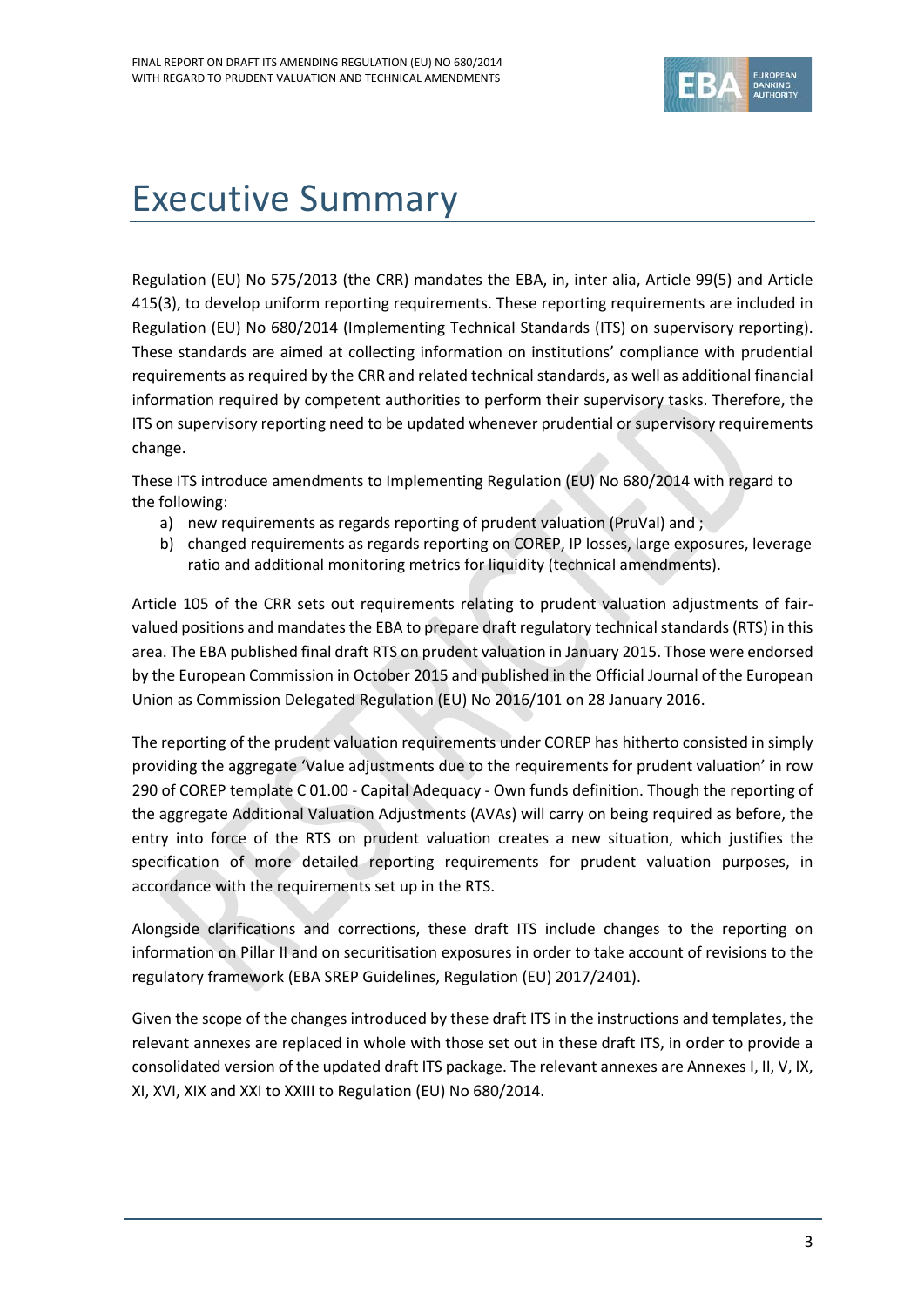

## Next steps

The draft implementing technical standards will be submitted to the Commission for endorsement before being published in the Official Journal of the European Union. The technical standards will apply from December 2018 (reporting reference date 31 December 2018).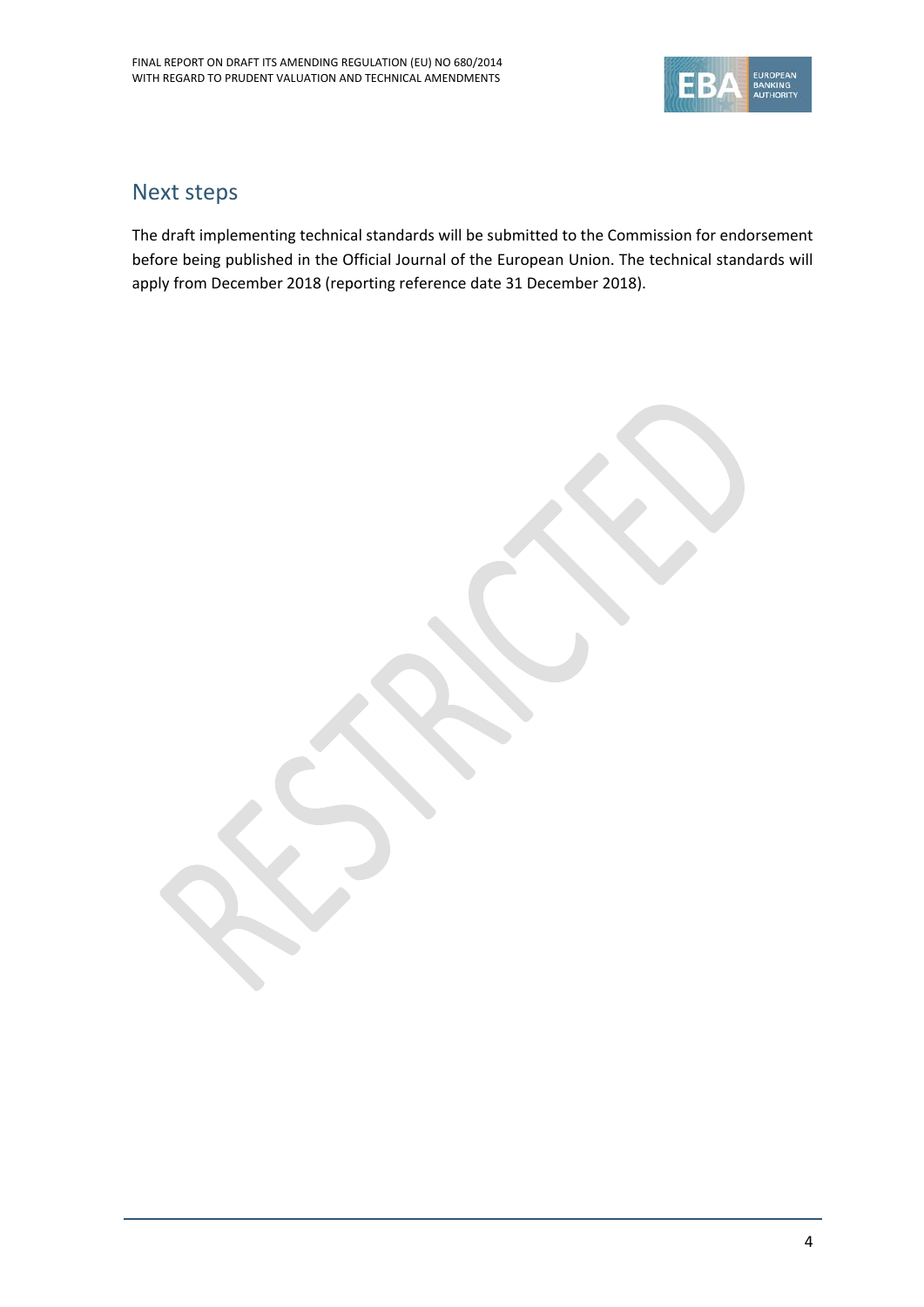

# <span id="page-4-0"></span>Background and rationale

# Importance of uniform reporting requirements

1. Uniform reporting requirements in all Member States ensure data availability and comparability and hence facilitate a proper functioning of cross-border supervision. This is particularly important for the EBA and the European Systemic Risk Board (ESRB), which rely on comparable data from competent authorities in performing the tasks with which they have been entrusted. Uniform reporting requirements are also crucial for the European Central Bank (ECB) in its role of supervising institutions in the euro area.

# Part of a single rulebook

2. One of the main responses to the latest financial crisis was the establishment of a single rulebook in Europe aimed at ensuring a robust and uniform regulatory framework to facilitate the functioning of the internal market and to prevent regulatory arbitrage opportunities. A single rulebook also reduces regulatory complexity and firms' compliance costs, especially for institutions operating on a cross-border basis. The ITS on supervisory reporting form part of this single rulebook in Europe and become directly applicable in all Member States once adopted by the European Commission and published in the *Official Journal of the European Union*.

# Maintenance and updating of the ITS

- 3. The ITS on supervisory reporting reflect the single rulebook at the reporting level. Therefore, the ITS on supervisory reporting need to be updated whenever the underlying requirements of the single rulebook change.
- 4. The completion of technical standards by the EBA, as well as answers to questions raised in the context of the single rulebook Q&A mechanism, have contributed to a more complete and seamless application of the single rulebook. This has led in turn to more precise or otherwise changed reporting instructions and definitions. Experiences of using the reported data for supervision, as well as issues with data quality and feedback from institutions compiling data, have indicated a need to review some of the requirements. In addition, further changes to the reporting requirements were triggered by the identification, during the preparation for the application of the reporting requirements, of typos, erroneous references and formatting inconsistencies.

# New requirements as regards the reporting of information on prudent valuation

5. Article 105 of the CRR sets out requirements relating to prudent valuation adjustments of fairvalued positions and mandates the EBA to prepare draft regulatory technical standards (RTS) in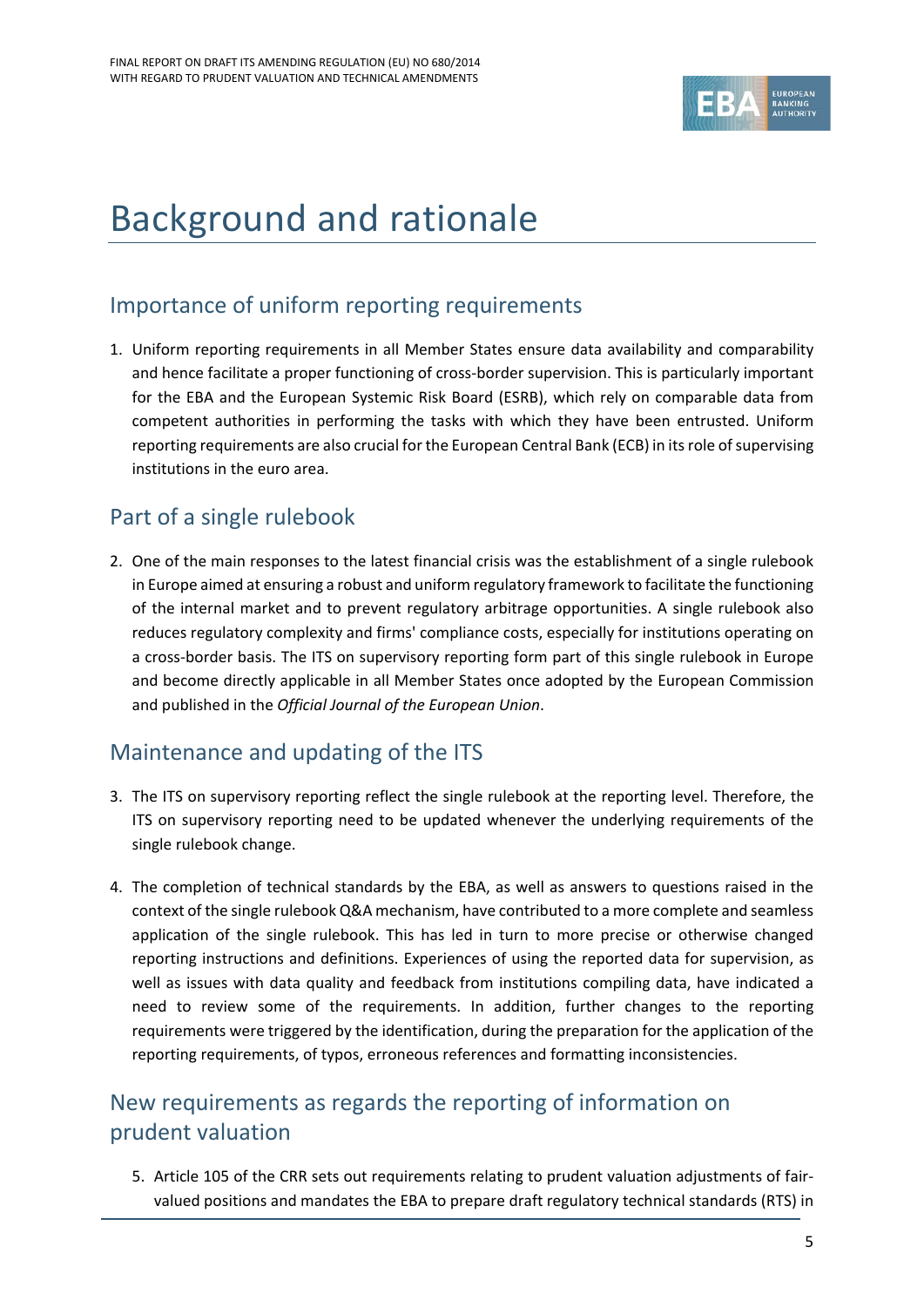

this area. The RTS on prudent valuation were published in the Official Journal of the European Union as Regulation (EU) No 2016/101 in January 2016.

- 6. The reporting of the prudent valuation requirements under COREP has hitherto consisted in simply providing the aggregate 'Value adjustments due to the requirements for prudent valuation' in row 290 of COREP template C 01.00 - Capital Adequacy - Own funds definition. Though the reporting of the aggregate AVA will carry on being required as before, the entry into force of the RTS on prudent valuation creates a new situation, which justifies the specification of more detailed reporting requirements for prudent valuation purposes, in accordance with the requirements set up in the RTS.
- 7. The RTS on prudent valuation (RTS) put forward two approaches for the implementation of the prudent valuation requirements: a core approach and a simplified approach. A proportionality threshold was introduced, below which the simplified approach may be used to calculate additional valuation adjustments (AVAs), on condition that i) the sum of the absolute value of fair-valued assets and liabilities of an institution is less than EUR 15 billion and that ii) this institution is not included in the consolidation of a group breaching that threshold on a consolidated basis. In accordance with Article 4(3) of the RTS, the core approach becomes compulsory for institutions that are above the threshold or part of a group breaching the threshold on a consolidated basis, but may also be implemented, on a voluntary basis, by institutions that are below that threshold.
- 8. As a result of the above, four templates are provided for the reporting of prudent valuation requirements. While the first template (C 32.01) should be filled in by all institutions subject to prudent valuation requirements, the three remaining templates are dedicated to institutions under the core approach.
- 9. Due to the need to assess consistency with FINREP reporting, as well as to assess the effect of some provisions in the RTS on the calculation of the threshold (in particular the exclusion of exactly matching, offsetting positions, positions subject to hedge accounting and positions subject to a prudential filter), the first template sets up a detailed reporting of the threshold computation, including fair-valued assets and liabilities excluded from that computation.
- 10.For institutions under the simplified approach, the total additional valuation adjustment to be reported in template C 01.00 Capital Adequacy is directly obtained by applying a percentage of 0.1% to the aggregate absolute value of fair-valued assets and liabilities, which is to be reported template C 32.01, row 010, column 080.
- 11.In addition, institutions under the core approach are required to fill in:
- one additional template (C 32.02) for institutions that are part of a group breaching the threshold on a consolidated basis, but do not exceed the threshold at their level;
- three additional templates (C 32.02, C 32.03 and C 32.04) in all other cases.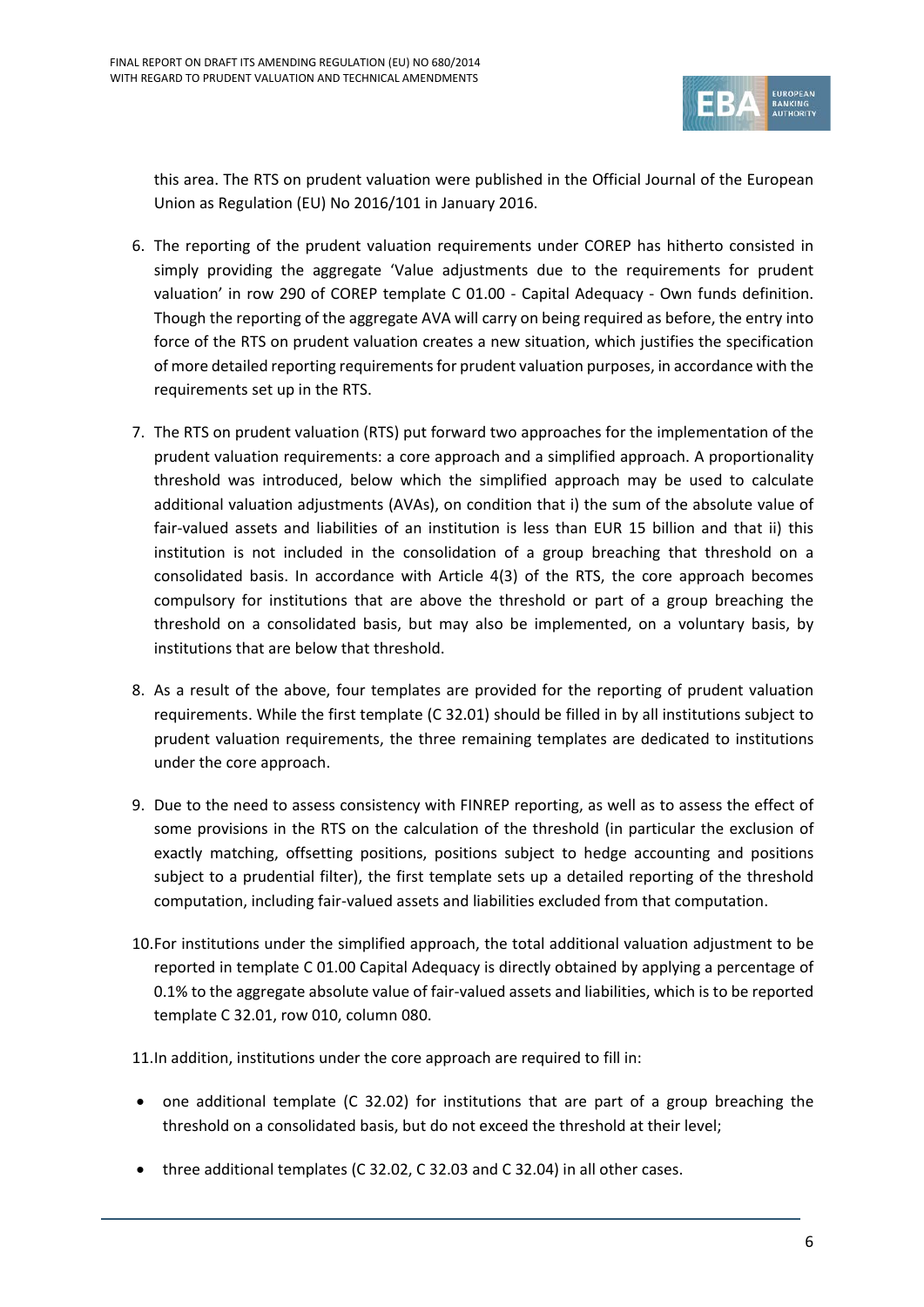

- 12.Template C 32.02 is the main template for institutions under the core approach. It is reported by all institutions under the core approach. It requires, for broad categories of portfolios, the detail of the different AVA computed based on the RTS on prudent valuation, as well as the potential valuation adjustments that are already applied in the institution's accounting fair value and can be identified as addressing the same source of valuation uncertainty as the relevant AVA ('Fair Value Adjustment' – FVA). Information regarding the aggregation of AVAs, as well as AVAs computed under the fall-back approach, is also requested.
- 13.The two final templates supplement this main template by requesting more detailed information for the computation of the model risk AVA and the concentrated position AVA.

# Supplementary requirements as regards the reporting of credit risk information

- 14.Currently, information on credit risk (excluding securitisations) is reported in templates C 07.00, C 08.01 / C 08.02, C 09.01 and C 09.02 of Annex I to the ITS on Supervisory Reporting. While templates C 07.00 and C 08.01 / C 08.02 apply to all institutions in general, templates C 09.01 and C 09.02 only apply to institutions that meet specified criteria. These criteria are set out in Article 5 of the ITS on supervisory reporting and basically exempt institutions with mainly domestic business activities from submitting information defined in templates C 09.01 and C 09.02.
- 15.The information included in templates C 09.01 and C 09.02 is deemed highly useful and important to analyse the riskiness and performance of institutions' credit risk portfolios. In particular relevant information such as the 'share of default exposure', 'observed new defaults in the period' or 'types of credit risk adjustments by exposure class' are key information items and as such should be reported by all institutions.
- 16.Having such information available at a total credit portfolio level from all institutions in the EU will also assist future Stress Test and Transparency Exercises. As the EU-wide Transparency Exercise is expected to be an ongoing and repetitive one, changing the regular reporting requirements is seen preferable, and ultimately less costly, compared to collecting additional data via other means (e.g. ad hoc data collections).
- 17.It is proposed to amend the ITS on supervisory reporting to require all institutions to complete templates C 09.01 and C 09.02 for the exposures at a total level (same as for other credit risk information reported in templates C 07.00 and C 08.01).
- 18.The requirement for institutions to submit the information included in templates C 09.01 and C 09.02 at a country level (i.e. for each market they are active in) will remain unchanged (i.e. only applicable to institutions that have 'non-domestic' exposures exceeding 10 % of total domestic and non-domestic original exposures).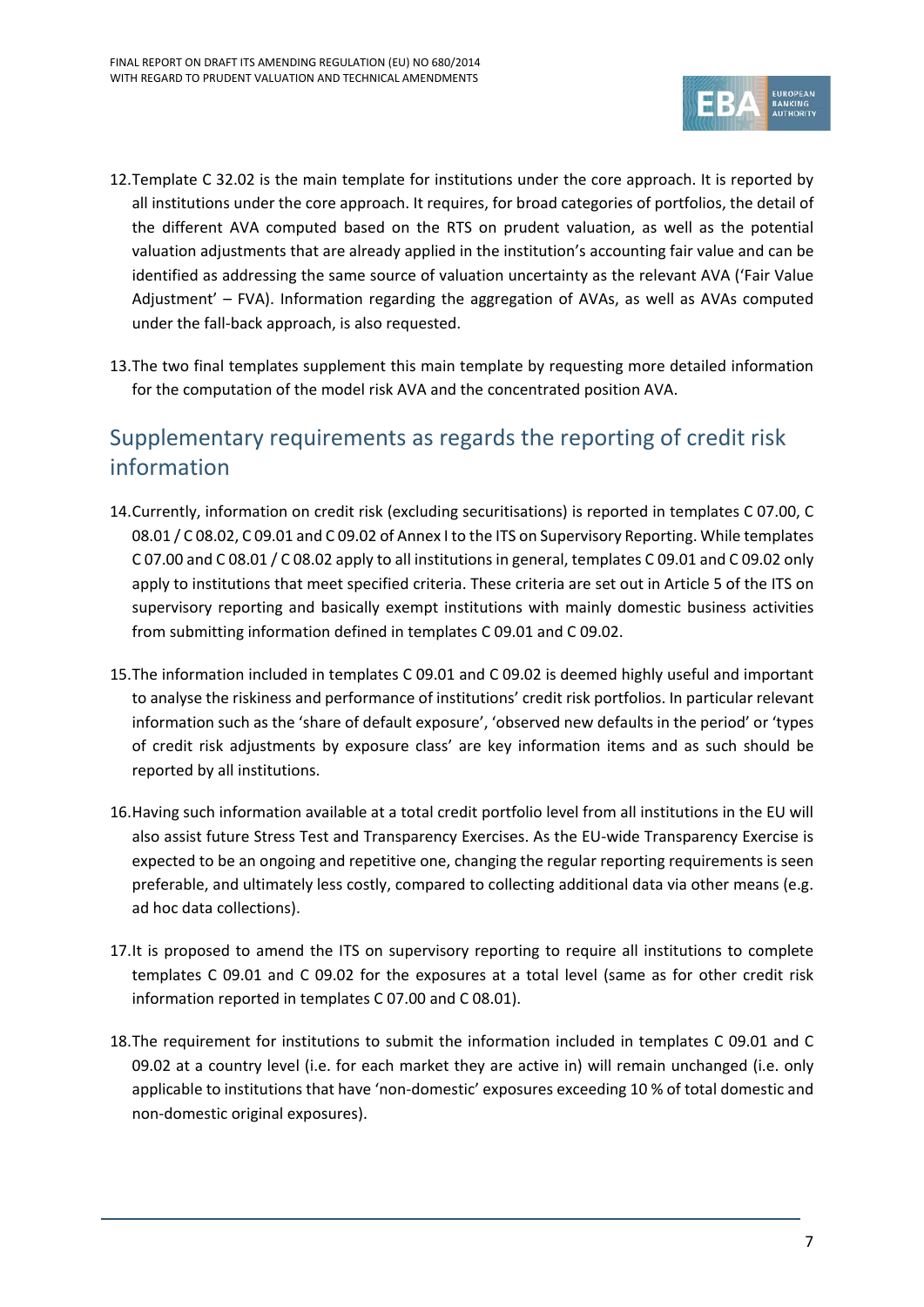

# Technical amendments: Information on Pillar 2 and securitisation exposures

- 19.Alongside clarifications and corrections, the draft ITS includes minor changes to the reporting on information on Pillar II and on securitisation exposures.
- 20.Pillar 2: A number of changes are introduced in template C 03.00, having a twofold aim: firstly to provide clarity on the Pillar 2 items to be reported in COREP, thus enhancing consistency and accuracy in data reporting, and secondly to align the regulatory capital ratios information reported via the regular supervisory reporting framework with the EBA SREP Guidelines (both existing and revised version).
- 21.Securitisation exposures: Regulation (EU) 2017/2401 amending the Capital Requirements Regulation on prudential requirements for credit institutions and investment firms to make the capital treatment of securitisations more risk-sensitive and able to reflect properly the specific features of simple, transparent and standardised securitisations will apply from 1 January 2019. This draft ITS introduces high-level items reflecting securitisation exposures the own funds requirement for which is determined based on this revised securitisation framework. The high-level items will be subject to review and refinement in a subsequent version of the reporting framework.
- 22.In the light of their very limited scope and technical impact, no public consultation has been conducted on these changes.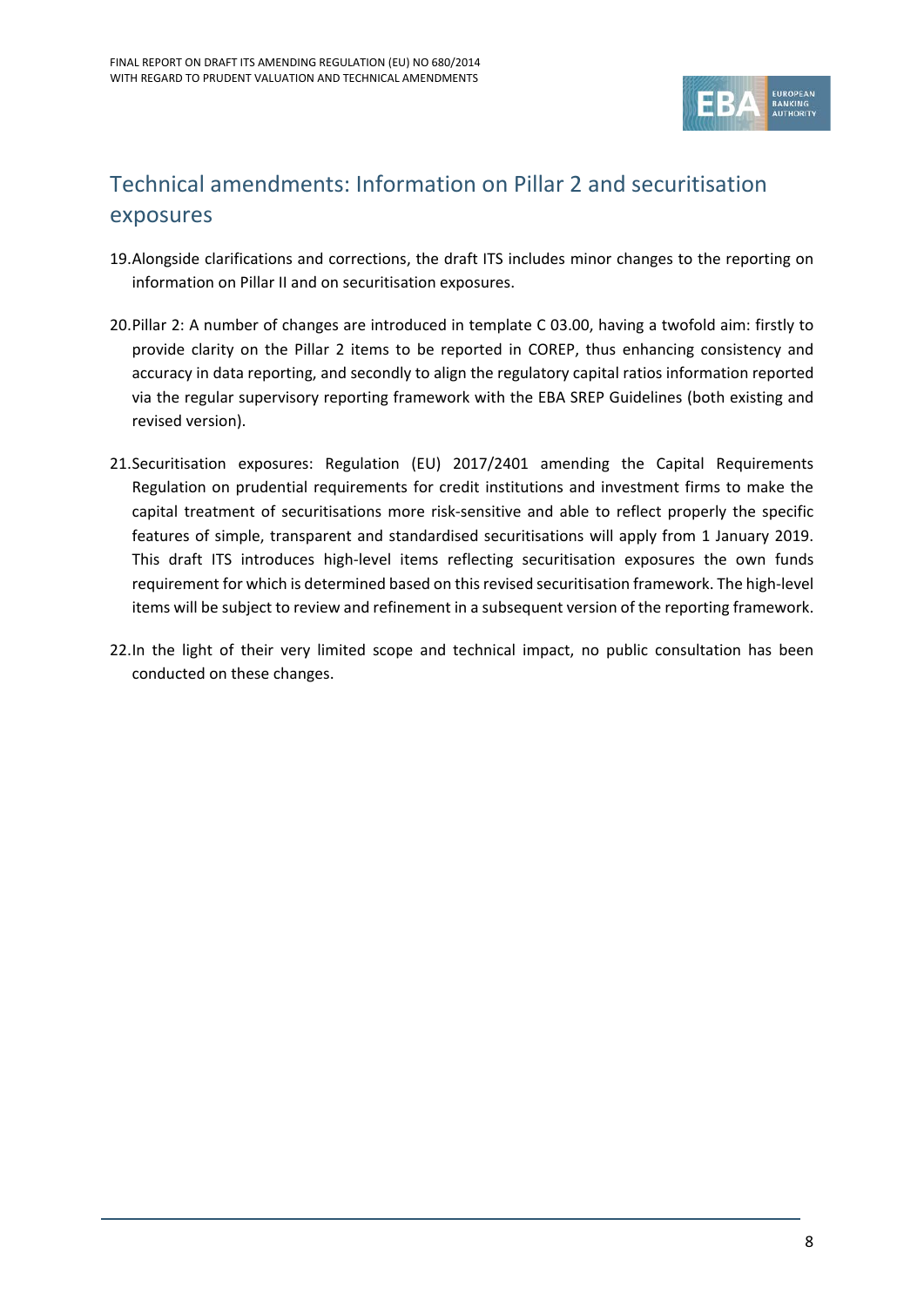

# <span id="page-8-0"></span>Draft implementing standards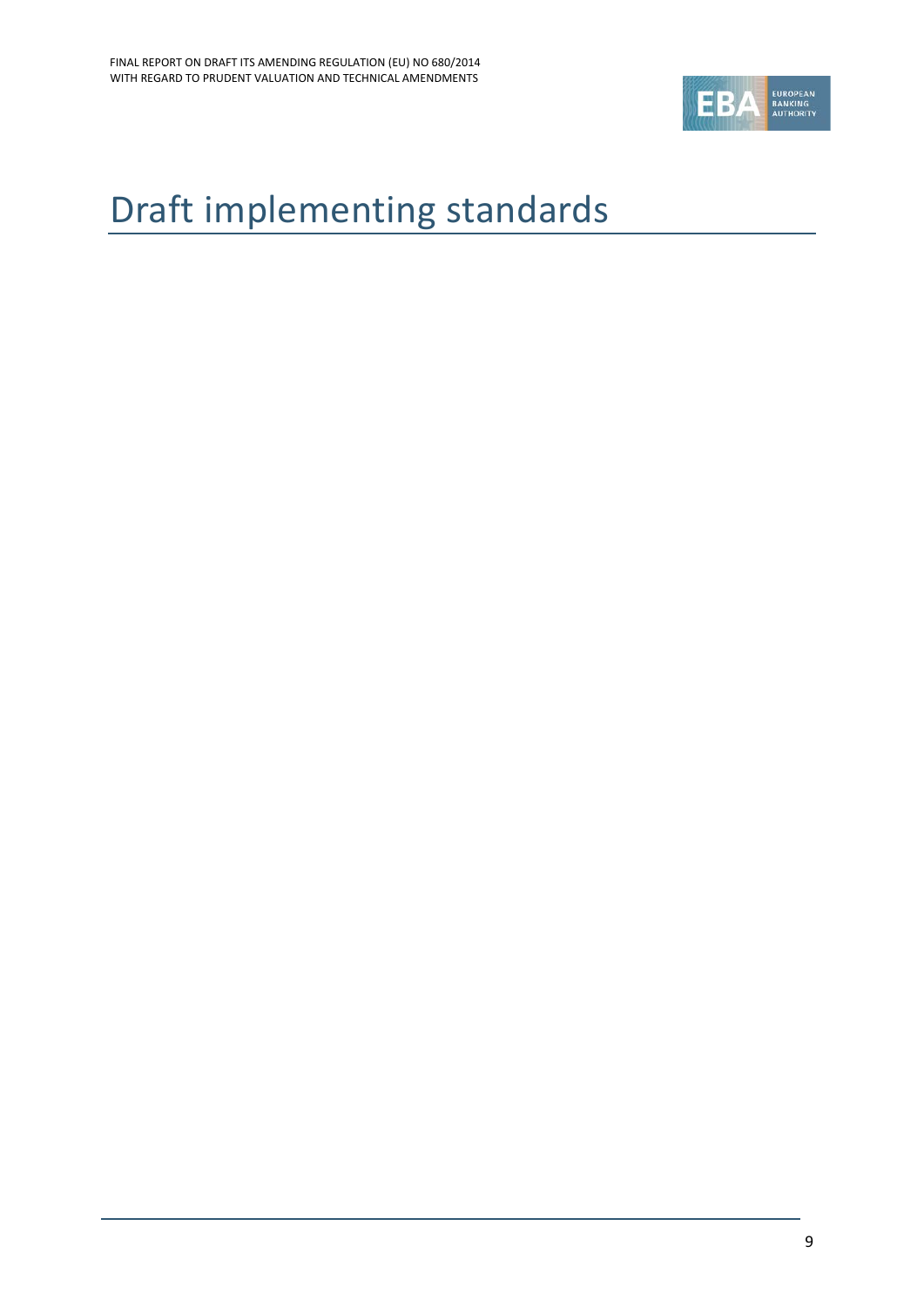

### **COMMISSION IMPLEMENTING REGULATION (EU) No …/... amending Commission Implementing Regulation (EU) No 680/2014 laying down implementing technical standards with regard to supervisory reporting of institutions according to Regulation (EU) No 575/2013 of the European Parliament and of the Council**

## **of XXX**

(Text with EEA relevance)

### THE EUROPEAN COMMISSION,

Having regard to the Treaty on the Functioning of the European Union,

Having regard to Regulation (EU) No 575/2013 of the European Parliament and of the Council of 26 June 2013 on prudential requirements for credit institutions and investment firms and amending Regulation (EU) No 648/2012 and in particular the fourth subparagraph of Article 99(5), the fourth subparagraph of Article 99(6), the third subparagraph of Article 394(4) the fourth subparagraph of Article 415(3) and the third subparagraph of Article 430(2) thereof,

Whereas:

j

- (1) Commission Implementing Regulation (EU) No 680/2014 specifies the modalities according to which institutions are required to report information relevant to their compliance with Regulation (EU) No 575/2013. Given that the regulatory framework established by Regulation (EU) No 575/2013 is gradually being supplemented and amended in its non-essential elements by the adoption of regulatory technical standards, Implementing Regulation (EU) No 680/2014 needs to be updated accordingly to reflect those rules.
- (2) Given that Regulation (EU) No 575/2013 has been supplemented and amended in its non-essential elements by the adoption of Regulation (EU) 2016/101 with regard to prudent valuation<sup>[1](#page-9-0)</sup> and it has also been amended by European Parliament and Council Regulation (EU)  $2017/2401^2$  $2017/2401^2$  with regard to its parts that relate to securitisation, Implementing Regulation (EU) No 680/2014 should be updated accordingly to reflect those rules and to provide further precision in the instructions and definitions used for the purposes of the institutions' supervisory reporting and to correct typos, erroneous references and formatting inconsistencies which were discovered in the course of the application of that Regulation.

<span id="page-9-0"></span><sup>1</sup> Commission Delegated Regulation (EU) 2016/101 of 26 October 2015 supplementing Regulation (EU) No 575/2013 of the European Parliament and of the Council with regard to regulatory technical standards for prudent valuation under Article 105(14) (OJ L 21, 28.01.2016, p.54).

<span id="page-9-1"></span><sup>2</sup> Regulation (EU) 2017/2401 of the European Parliament and of the Council of 12 December 2017 amending Regulation (EU) No 575/2013 on prudential requirements for credit institutions and investment firms (OJ L 347, p.  $28.12.2017$ , p.1).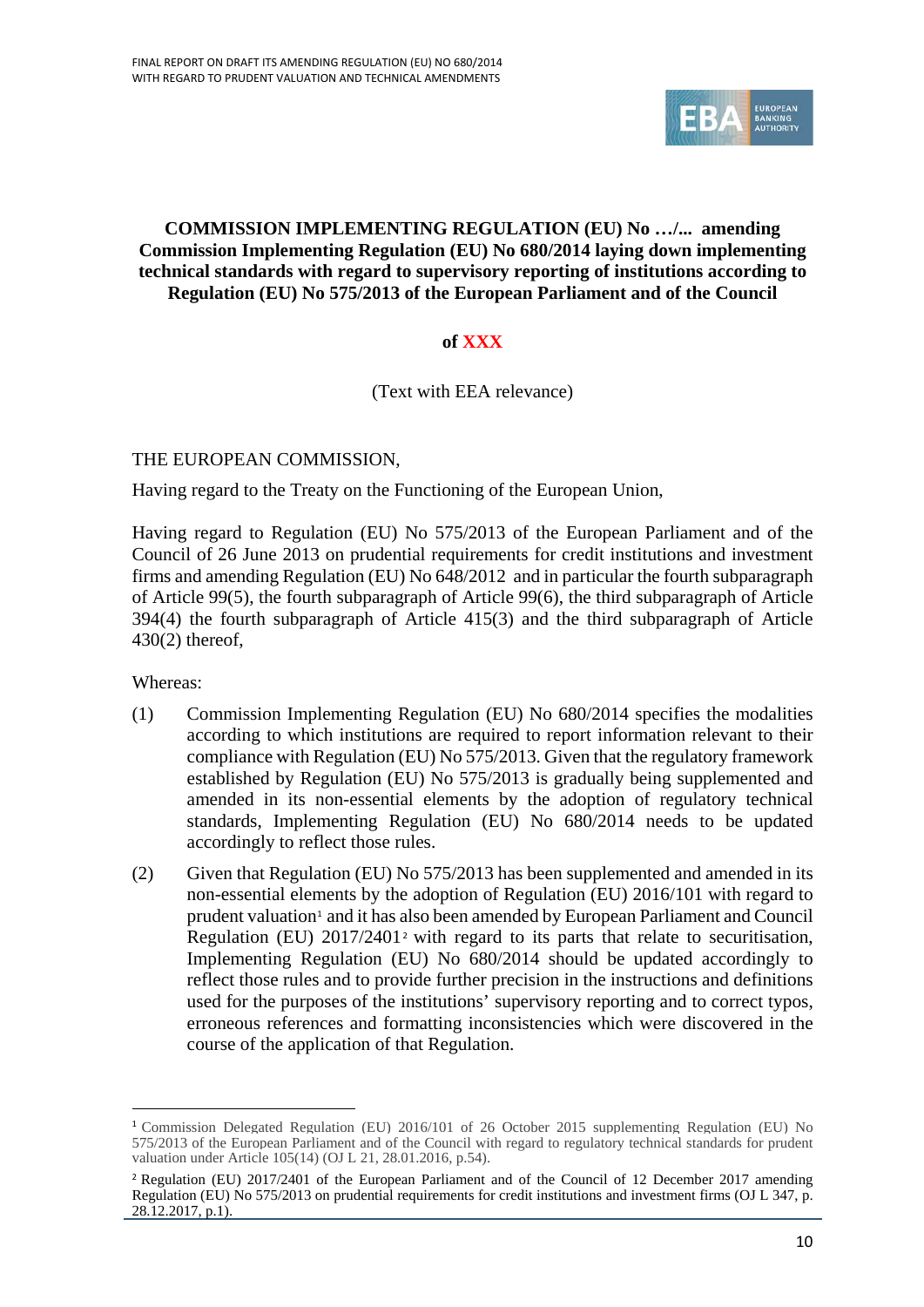

- (3) Regulation (EU) No 2016/101 sets out requirements relating to prudent valuation adjustments of fair-valued positions. It provides two approaches for the implementation of the prudent valuation requirements: a core approach and a simplified approach. To monitor compliance of institutions with those requirements and to assess the impact of that Regulation on valuation adjustments, additional reporting, relating to the prudent valuation requirements, is necessary.
- (4) Regulation (EU) 2017/2401 amends Regulation (EU) No 575/2013 to make the capital treatment of securitisations more risk-sensitive and able to reflect properly the specific features of simple, transparent and standardised securitisations. As a result, Implementing Regulation (EU) No 680/2014 should be amended to accommodate the reporting on securitisation positions subject to this revised securitisation framework.
- (5) Amendments to Implementing Regulation (EU) 680/2014 are also required to reflect competent authorities' ability to effectively monitor and assess the institutions' risk profile and to obtain a view on the risks posed to the financial sector.
- (6) This Regulation is based on the draft implementing technical standards submitted by the European Banking Authority (EBA) to the Commission.
- (7) EBA has conducted open public consultations on the draft implementing technical standards on which this Regulation is based that relate to prudent valuation and the total geographical breakdown, analysed the potential related costs and benefits and requested the opinion of the Banking Stakeholder Group established in accordance with Article [3](#page-10-0)7 of Regulation (EU) No 1093/2010<sup>3</sup> in relation to those. With regard to those parts of the draft implementing technical standards on which this Regulation is based that relate to the rest of the technical amendments contained herein, given that they are either of editorial nature or introduce only a limited number of items in the supervisory reporting framework, the EBA has not conducted any open public consultation, considering that it would be disproportionate in relation to the scope and impact of the draft implementing technical standards concerned.
- (8) Implementing Regulation (EU) No 680/2014 should therefore be amended accordingly,

## HAS ADOPTED THIS REGULATION·

 $\overline{a}$ 

### *Article 1*

Regulation (EU) No 680/2014 is amended as follows:

1. Paragraph (4) of Article 5 (a) is replaced by the following:

''(4) the information on the geographical distribution of exposures by country, as well as aggregated at a total level, as specified in template 9 of Annex I, according to the instructions in Part II point 3.4 of Annex II.

<span id="page-10-0"></span><sup>&</sup>lt;sup>3</sup> Regulation (EU) No 1093/2010 of the European Parliament and of the Council of 24 November 2010 establishing a European Supervisory Authority (European Banking Authority), amending Decision No 716/2009/EC and repealing Commission Decision 2009/78/EC (OJ L 331, 15.12.2020, p. 12).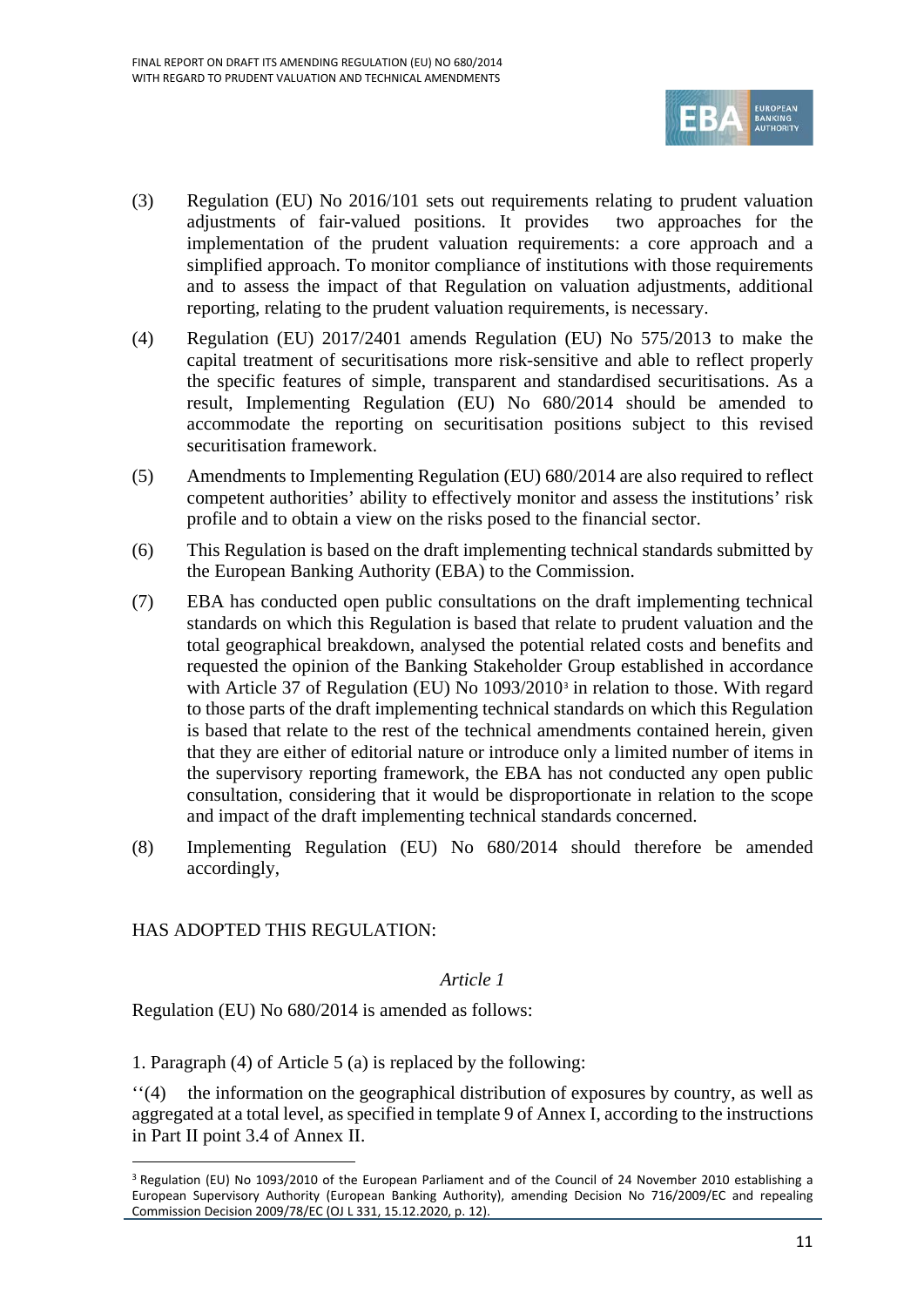

With regard to the information specified in templates 9.1 and 9.2 in particular, information on the geographical distribution of exposures by country shall be reported where nondomestic original exposures in all 'non-domestic' countries in all exposures classes, as reported in row 850 of template 4 of Annex I, are equal or higher than 10 % of total domestic and non-domestic original exposures as reported in row 860 of template 4 of Annex I. For this purpose exposures shall be deemed to be domestic where they are exposures to counterparties located in the Member State where the institution is located. The entry and exit criteria of Article 4 shall apply;''

2. In Article 5(a), the following paragraph (12) is added:

- ''(12) the information on prudent valuation specified in template 32 of Annex I in accordance with the instructions in Part II, point 6 of Annex II as follows:
	- (a) all institutions shall report the information specified in template 32.1 of Annex I in accordance with the instructions in Part II, point 6 of Annex II;
	- (b) in addition to the reporting referred to in point (a), institutions that apply the core approach pursuant to Regulation (EU) 2016/101 shall also report the information specified in template 32.2 of Annex I in accordance with the instructions in Part II, point 6 of Annex II;
	- (c) in addition to the requirements referred to in points (a) and (b), institutions that apply the core approach pursuant to Regulation (EU) 2016/101 and which exceed the threshold referred to in Article 4(1) of that Regulation at their respective reporting level, shall also report the information specified in templates 32.3 and 32.4 of Annex I in accordance with the instructions in Part II, point 6 of Annex II;

The entry and exit criteria of Article 4 shall not apply; ''

3. In Article 5(b) (3), all references to 'point 6 of Part II of Annex II' are replaced by references to 'point 7 of Part II of Annex II';

4. Letter (d) of paragraph 2 of Article 9 is replaced by the following:

''(d) the information specified in template 20 in Part 2 of Annex III with a quarterly frequency where the institution exceeds the threshold defined in the second sentence of paragraph (4) of Article 5 (a). The entry and exit criteria referred to in Article 4 shall apply;''

5. Annex I to Implementing Regulation (EU) No 680/2014 is replaced by Annex I to this Regulation.

6. Annex II to Implementing Regulation (EU) No 680/2014 is replaced by the text set out in Annex II to this Regulation.

7. Annex V to Implementing Regulation (EU) No 680/2014 is replaced by the text set out in Annex III to this Regulation

8. Annex IX to Implementing Regulation (EU) No 680/2014 is replaced by the text set out in Annex IV to this Regulation.

9. Annex XI to Implementing Regulation (EU) No 680/2014 is replaced by the text set out in Annex V to this Regulation.

10. Annex XVI to Implementing Regulation (EU) No 680/2014 is replaced by Annex VI to this Regulation.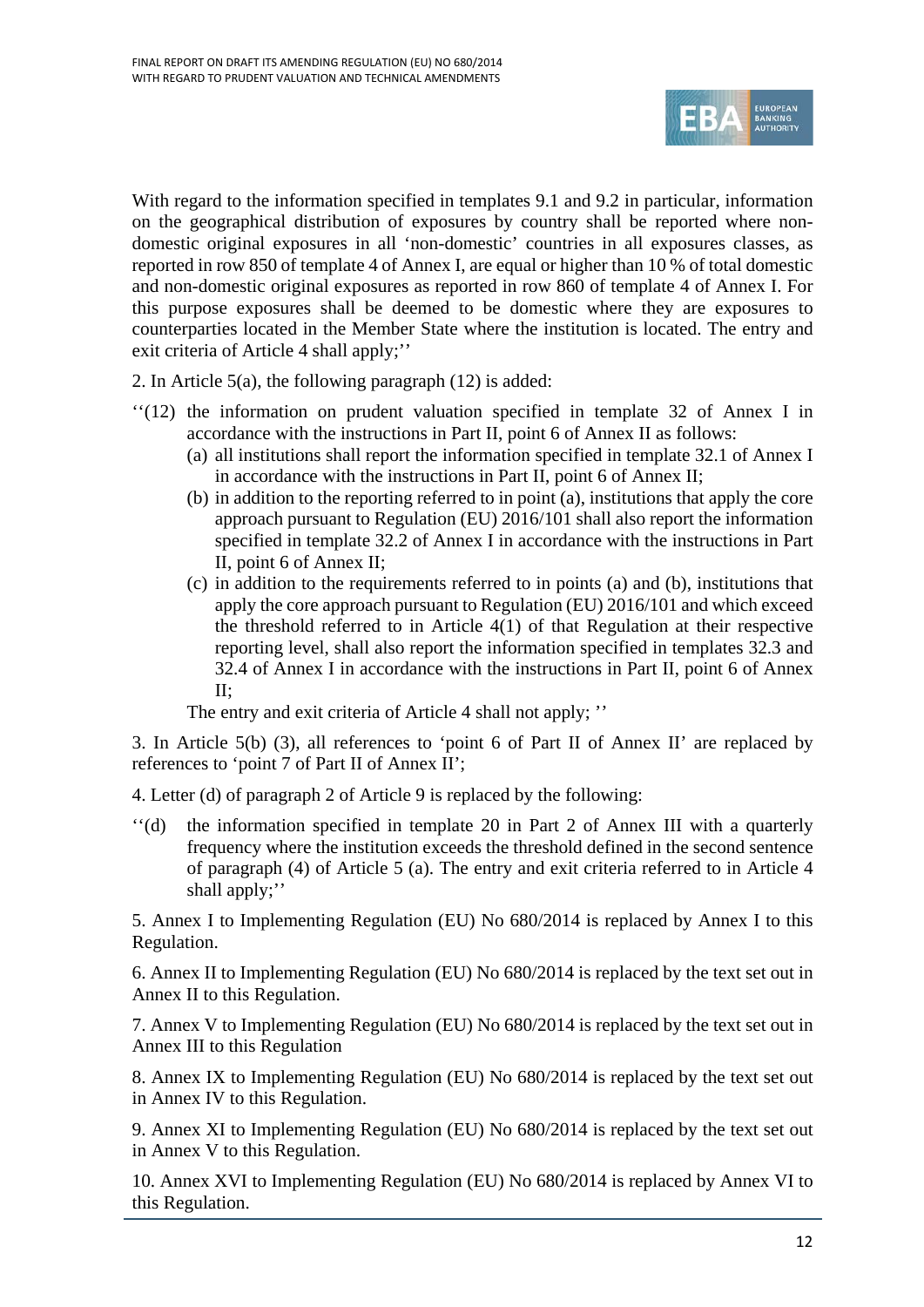

11. Annex XIX to Implementing Regulation (EU) No 680/2014 is replaced by the text set out in Annex VII to this Regulation.

12. Annex XXI to Implementing Regulation (EU) No 680/2014 is replaced by the text set out in Annex VIII to this Regulation.

13. Annex XXII to Implementing Regulation (EU) No 680/2014 is replaced by the text set out in Annex IX to this Regulation.

14. Annex XXIII to Implementing Regulation (EU) No 680/2014 is replaced by the text set out in Annex X to this Regulation.

*Article 2*

This Regulation shall enter into force on the twentieth day following that of its publication in the *Official Journal of the European Union*. It shall apply from 1 December 2018.

This Regulation shall be binding in its entirety and directly applicable in all Member States. Done at Brussels,

> *For the Commission The President*

*On behalf of the President*

*[Position]*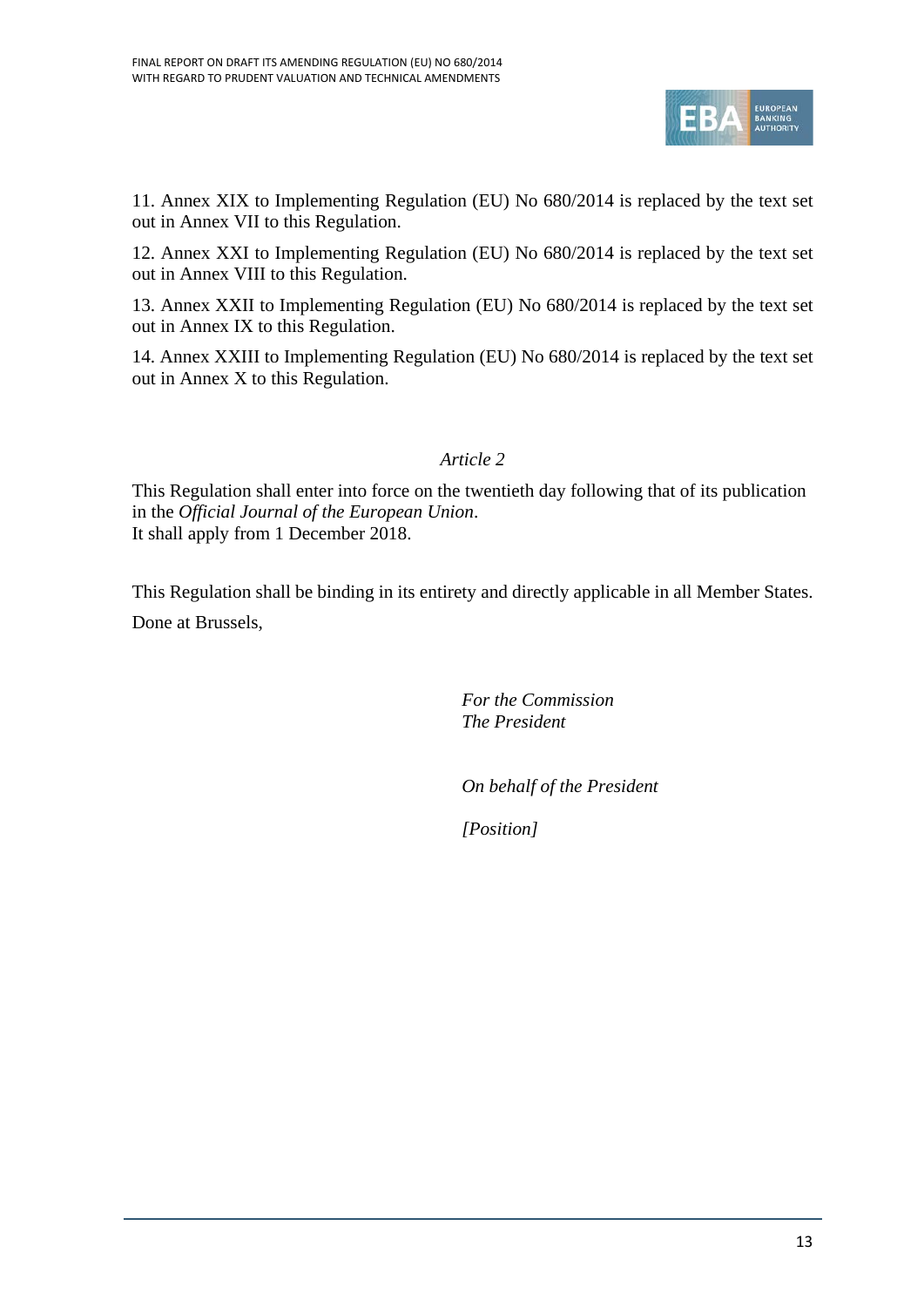

## **ANNEXES**

[*see separate documents*]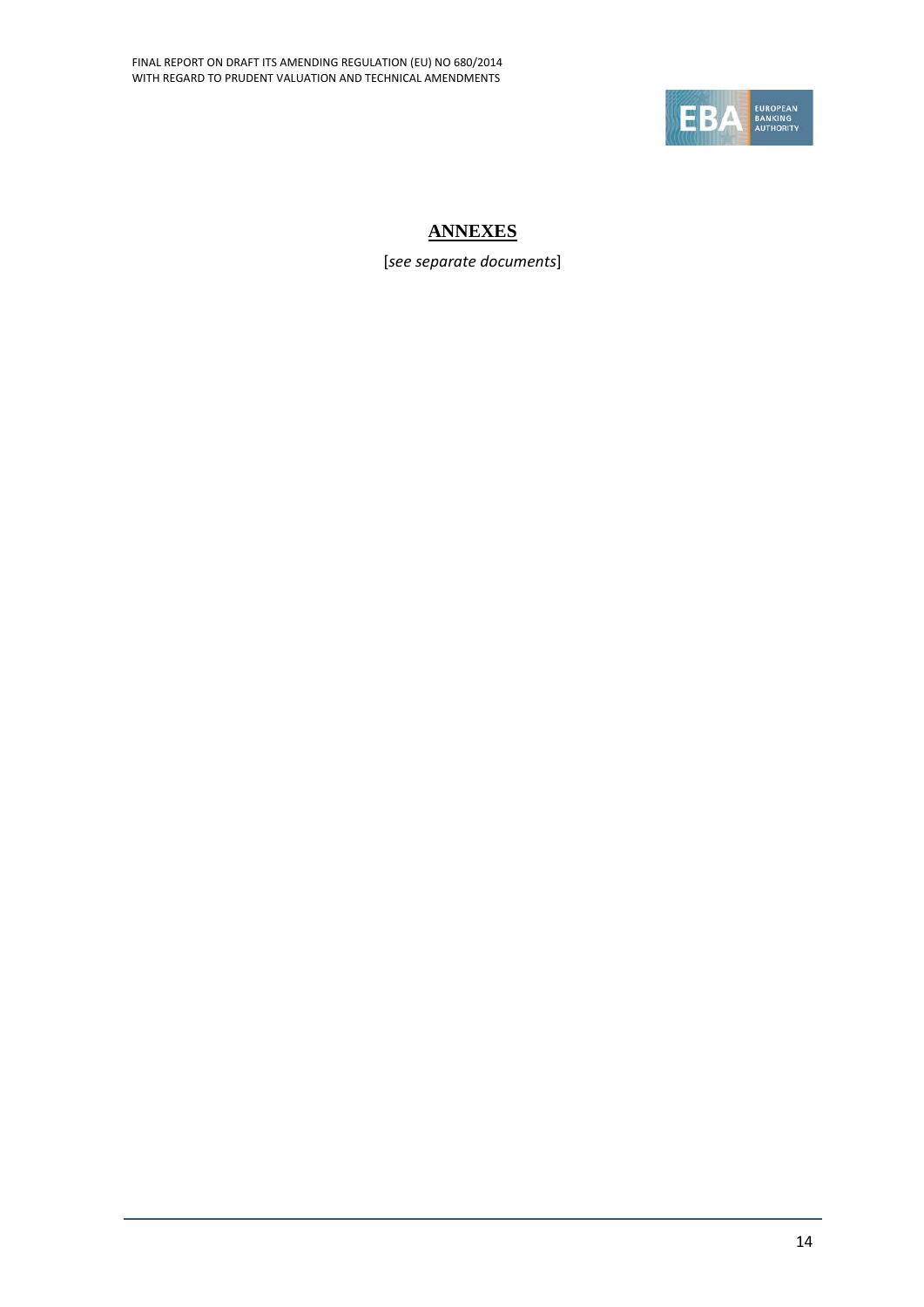

# <span id="page-14-0"></span>Accompanying documents

for the new requirements as regards the reporting of information on prudent valuation and the supplementary requirements as regards the reporting of credit risk information

## <span id="page-14-1"></span>Draft cost-benefit analysis / impact assessment

- 23.Article 99(5) of the CRR requires the EBA to develop draft implementing technical standards (ITS) to specify supervisory reporting in the area of own funds requirements. Current ITS on supervisory reporting in the area of own funds requirements (i.e. COREP) is based on prudential requirements introduced by the CRD IV/ CRR and related technical standards. The reporting standards are therefore subject to amendment whenever the underlying provisions and technical standards are updated.
- 24.As per Article 10(1) of the EBA regulation (Regulation (EU) No 1093/2010 of the European Parliament and of the Council), any ITS developed by the EBA – when submitted to the EU Commission for adoption - shall be accompanied by an Impact Assessment (IA) annex which analyses 'the potential related costs and benefits'. Such annex shall provide the reader with an overview of the findings as regards the problem identification, the options identified to remove the problem and their potential impacts.
- 25.This section presents the IA with cost-benefit analysis of the provisions included in the ITS described in Consultation Paper EBA/CP/2016/02. Given the scope of the analysis, the IA is high level and qualitative in nature.

## **New requirements as regards the reporting of information on prudent valuation**

## A. Problem identification

26.Article 105 of the CRR sets out requirements relating to prudent valuation adjustment of fairvalued positions and on 31 March 2015 the EBA published final draft RTS introducing further standards on prudent valuation. The final standards introduce two approaches for prudential valuation: a) a simplified approach that (small) institutions with the size of positions recorded at fair value below the threshold (i.e. the sum of the absolute value of on- and off-balance-sheet fair valued assets and liabilities is less than EUR 15 billion) may apply and b) a core approach (for larger institutions or institutions not considering the threshold) that consists of calculating a series of adjustments on the fair value of positions based on a specified target confidence level (90%).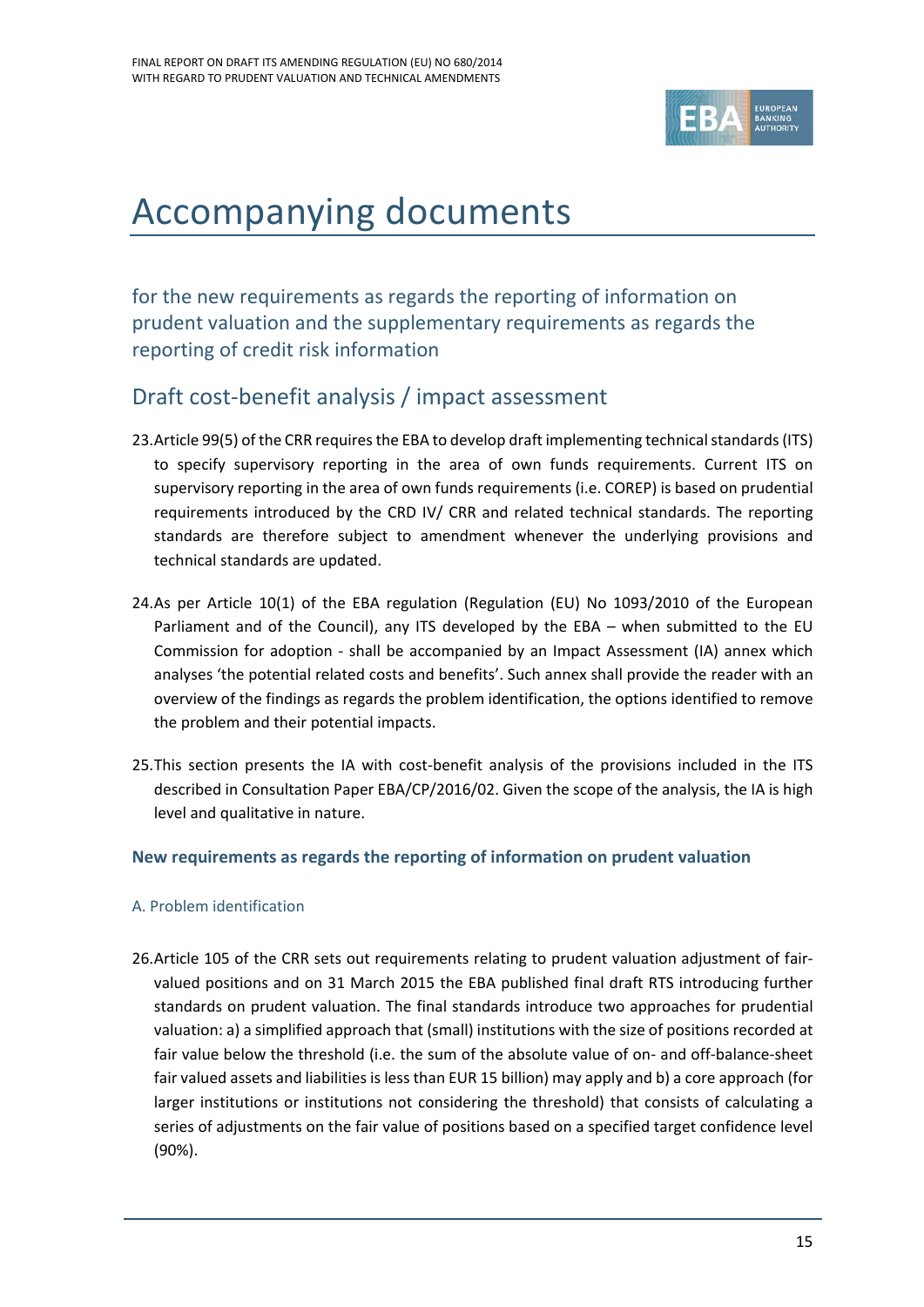

- 27.The common reporting framework currently includes aggregated information on 'value adjustments due to the requirements for prudent valuation'. Institutions subject to common reporting framework report on a quarterly basis this information in row 290 of the template C 01.00 under Capital Adequacy - Own funds definition in COREP since June 2014 (first remittance date).
- 28.The publication of the RTS on prudent valuation renders the ITS on supervisory reporting outdated in the sense that the latter only delivers partial information on one specific aspect of the calculation of own funds and if the ITS were not updated they would not accommodate the new standards for prudent valuation adjustments of fair valued positions.
- 29.The lack of update for COREP would question its relevance for supervisory purposes, as figures reported to the supervisory authorities would not reveal the basis for the computation of own funds. The proposed update would provide supervisors with information on the valuation of positions, allowing for an evaluation of the specific 'valuation risk profile' of an institution.

### B. Objectives

30.The main objective of the draft ITS is to fill in the gaps identified in the supervisory framework and more precisely is to integrate new standards introduced under EBA's draft final RTS on prudent valuation. Also, by doing so the draft ITS aim to assure an optimum level of supervisory data collection and reporting, i.e. to achieve a balance between the proportionality of reporting burden imposed on the institutions and the quantity, scope and granularity of data to be collected for supervisory purposes.

### 31.The table below summarises the objectives of the draft ITS:

| <b>Problems to be addressed</b> | <b>Specific Objectives</b>        | <b>General Objectives</b>            |
|---------------------------------|-----------------------------------|--------------------------------------|
| Inconsistency in supervisory    | Amending the current ITS on       | Assisting institutions in fulfilling |
| reporting with the technical    | supervisory reporting to account  | reporting requirements under         |
| standards under prudent         | for the new standards under RTS   | Article 99 of the CRR                |
| valuation                       | on prudent valuation              |                                      |
| Lack of data in supervisory     | Ensuring that competent           | Increasing the effectiveness of      |
| reporting and asymmetric        | authorities receive all required  | monitoring and supervising risks     |
| information                     | information needed to obtain a    |                                      |
|                                 | comprehensive view of risk        |                                      |
|                                 | profiles and systemic risk        |                                      |
| Increasing cost of reporting    | Designing a clear-and-fit-for-    | Keeping EU regulatory framework      |
| for the institutions and        | purpose-ITS that would avoid      | cost-effective and at an optimum     |
| competent authorities           | burdensome reporting              | level                                |
|                                 | requirements for the institutions |                                      |
|                                 | and excessive operational costs   |                                      |
|                                 | for the competent authorities     |                                      |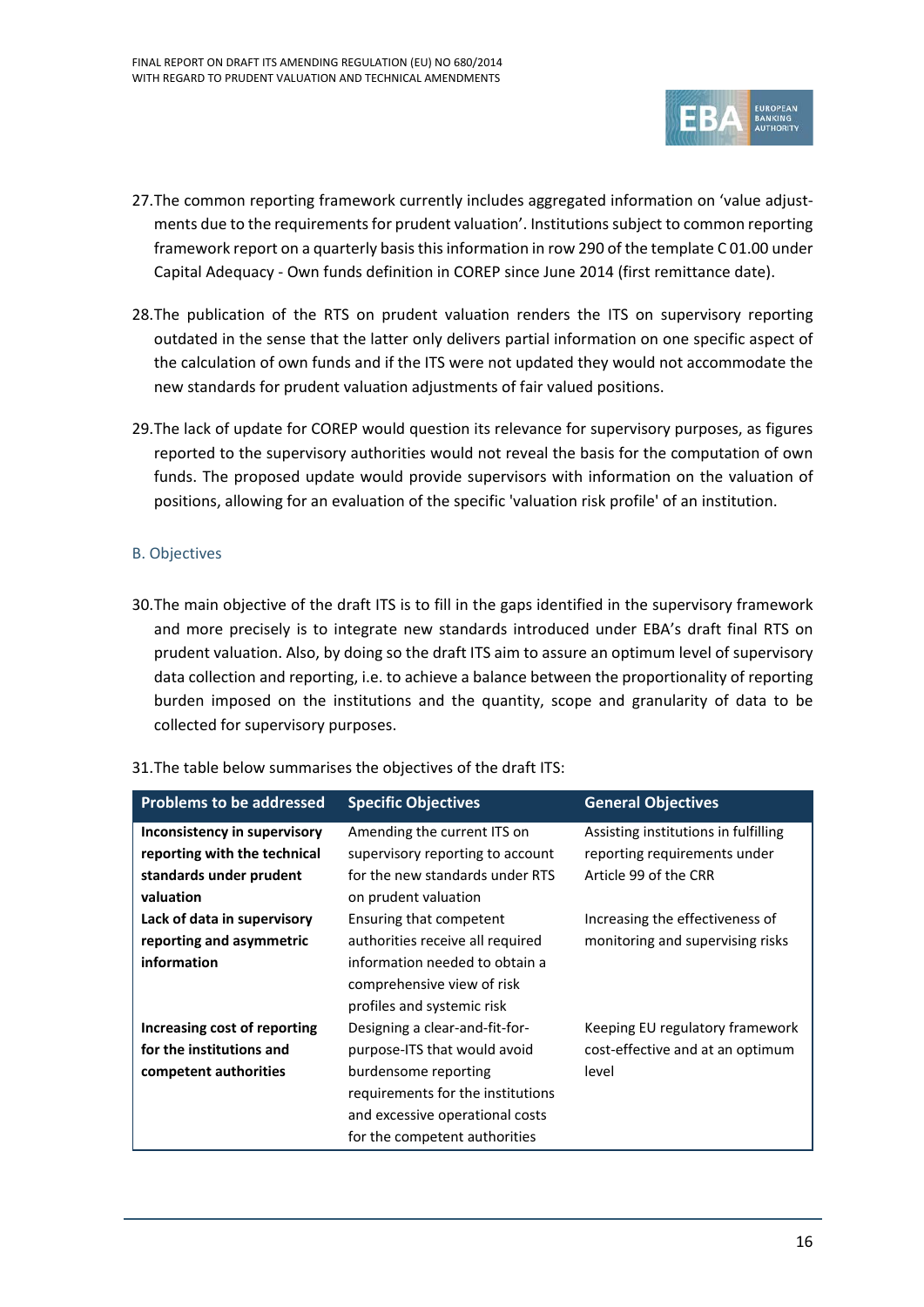

#### C. Baseline Scenario

32. Currently there are approximately over 6.500 credit institutions<sup>[4](#page-16-0)</sup> reporting supervisory data to their respective competent authorities across EEA Member States. The total value of assets of these institutions corresponds to approximately EUR 42,000 billion. These institutions are required to disclose information on prudent valuation in one single cell under COREP. In addition, there is currently an estimated of 750 institutions (or 11% of the total number of credit institutions)<sup>[5](#page-16-1)</sup> that are above the EUR 15 billion threshold as defined in the current draft ITS.

### D. Assessment of the technical options

#### a. Status quo

- 33.Any change in reporting requirements entails cost for both the institutions subject to the reporting requirements and competent authorities requiring the information. Should the current ITS on supervisory reporting not be amended, the transition cost, e.g. one-off cost will be zero for the institutions and for the competent authorities.
- 34.However, in the long-run gaps in the supervisory information available to competent authorities for the definition of own funds and submission of information that is currently lacking the granularity required under the new regulatory standards (that are introduced under EBA RTS on prudent valuation in March 2015) are expected to generate costs especially for the competent authorities. The source of the cost for the competent authorities is in terms of shortcomings (e.g. due to lack of adequate data and asymmetric information) in the assessment of risk profiles.

## b. Reporting of information on prudent valuation in line with the draft final RTS on prudent valuation

35.The option requires the amendment of the ITS on supervisory reporting in line with the standards introduced under EBA's RTS on prudent valuation. The option would incur operational cost to the institutions and to competent authorities since the former would disclose more granular information and the latter would receive and process this information. The impact of the option is proportionate. At the first place, current draft ITS suggest that all institutions or groups (regardless of the approach adopted to calculate additional valuation adjustments) fill out 'Assets and Liabilities' template so as to identify whether an institution or group falls below or above the threshold of EUR 15 billion. The option would then have a further impact only on a fraction of these institutions or groups (this is estimated to be about 11% of the total institutions), precisely on the larger institutions or groups that use core approach for the

 $\overline{a}$ 

<sup>4</sup> EBA aggregate statistical data as of 2013.

<span id="page-16-1"></span><span id="page-16-0"></span><sup>5</sup> The estimated figure is based on the SNL public data (2014). In the SNL database about 11% of the total sample of 431 listed and non-listed institutions (with complete dataset only) has total assets and liabilities held at fair value above EUR 15 billion. This figure is applied to total number of 6,500 credit institutions.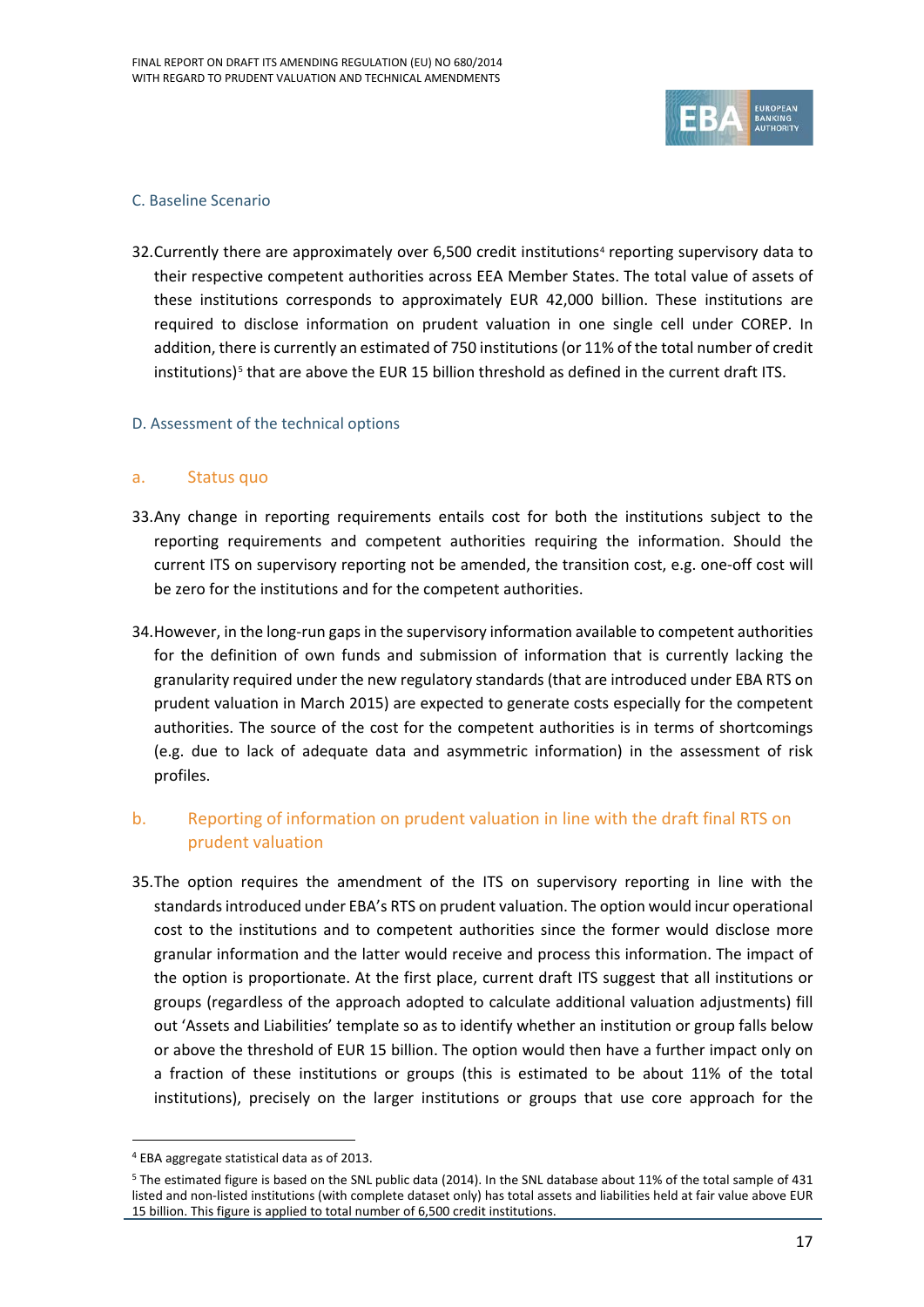

calculation of additional valuation adjustment and with net fair value of total assets and liabilities above the threshold. These institutions or groups using core approach would need to complete other three templates concerning specific positions they have.

- 36.The impact of the policy option in terms of further cost is higher for large institutions. The amendment of the ITS to accommodate the regulatory standards on prudent valuation would generate one-off transitional cost to the institutions and to the competent authorities. It is assumed that the institutions would already allocate experts to familiarise themselves with the changes and to revise their internal reporting routine to accommodate the changes under the RTS on prudent valuation. The additional cost of amending the ITS on supervisory reporting stems from one-off IT cost and is expected to be minimal for these institutions. Equally, competent authorities will carry out similar tasks to adopt the changes in the reporting requirements.
- 37.EBA analysis team believes that the benefits to receive complete supervisory data that allow adequately capturing risk profiles of the institutions and systemic risk to the financial sector exceeds the one-off costs that the option would generate on institutions and the competent authorities. Also, the amendment of the ITS would avoid further costs that may occur from potential ad-hoc data collection on prudent valuation run by the competent authorities. Additionally, accounting for the granular disclosure through the amendment of ITS would contribute to single rulebook and ensure equal treatment of the institutions across Member States. Consequently, option A2 is selected to be the preferred option.

### **Supplementary requirements as regards the reporting of credit risk information**

### A. Problem identification

- 38.Article 5 of the ITS on supervisory reporting exempts institutions with mainly domestic business activities from submitting the information defined in templates C 09.01 (Geographical breakdown of exposures by residence of the obligor (SA exposures)) and C 09.02 (Geographical breakdown of exposures by residence of the obligor (IRB exposures)).
- 39.This exemption affects not only small institutions but also institutions that are large and complex, albeit mainly active in domestic markets. The exemption therefore creates a gap in data collected and in the output of supervisory oversight. For example, the EU-wide Transparency Exercise 2015 included only 52 of the 110 largest institutions in the EU due to this exemption. The data disclosed for Q4 2015 as part of the Transparency exercise provided unsatisfactory and uneven information to the market. With the lack of adequate supervisory data available to the competent authorities, supervisory framework may fail to capture risk profile of the activities and, systemic risk to financial sector and real economy.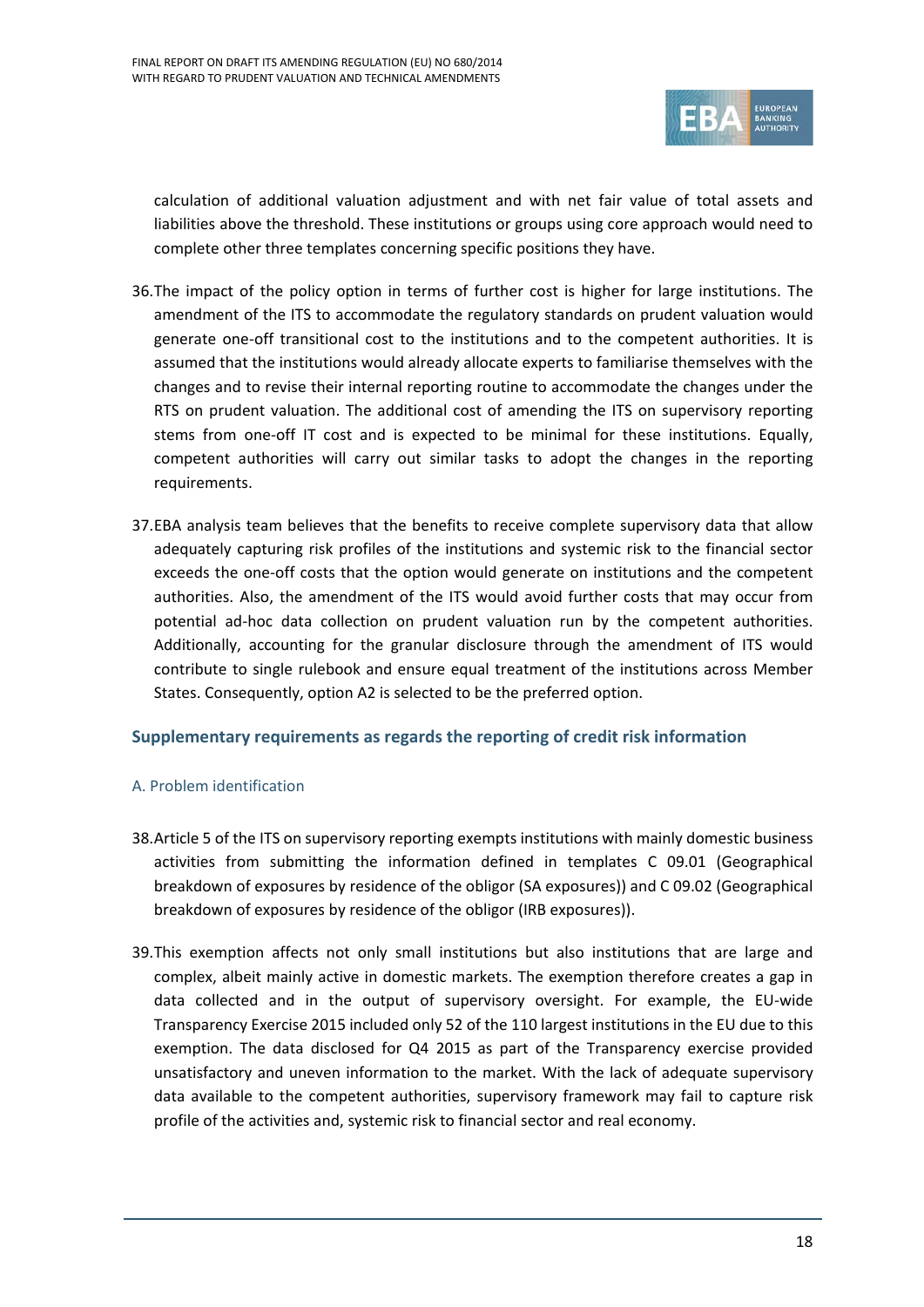

#### B. Policy objectives

The main objective of the draft ITS is to fill in the gaps identified in the supervisory framework and more precisely is to integrate changes of credit risk information. Also, by doing so the draft ITS aim to assure an optimum level of supervisory data collection and reporting, i.e. to achieve a balance between the proportionality of reporting burden imposed on the institutions and the quantity, scope and granularity of data to be collected for supervisory purposes.

| Problems to be addressed                                                             | <b>Specific Objectives</b>                                                                                                                                                                      | <b>General Objectives</b>                                                    |
|--------------------------------------------------------------------------------------|-------------------------------------------------------------------------------------------------------------------------------------------------------------------------------------------------|------------------------------------------------------------------------------|
| Lack of data in supervisory<br>reporting (credit risk) and<br>asymmetric information | Ensuring that competent<br>authorities receive all required<br>information needed to obtain a<br>comprehensive view of risk<br>profiles and systemic risk                                       | Increasing the effectiveness of<br>monitoring and supervising risks          |
| Increasing cost of reporting<br>for the institutions and<br>competent authorities    | Designing a clear-and-fit-for-<br>purpose-ITS that would avoid<br>burdensome reporting<br>requirements for the institutions<br>and excessive operational costs<br>for the competent authorities | Keeping EU regulatory framework<br>cost-effective and at an optimum<br>level |

The table below summarises the objectives of the draft ITS:

### C. Baseline scenario

40.Out of 178 institutions that regularly report COREP figures to the EBA (the largest institutions in the EU), 30% are subject to exemption for the reporting requirements under templates C 09.01 and C 09.02.<sup>[6](#page-18-0)</sup> Note that the EBA sample is limited to the largest institutions in the EU. At the EU level among 6,500 institutions it is reasonable to estimate that approximately 60% of the largest institutions are subject to reporting requirements under C 09.01 and C 09.02.

### D. Assessment of the technical options, cost-benefit-anaylsis and preferred option

### a. Status quo

- 41.Similar to the arguments provided in the context of the new requirements as regards the reporting of information on prudent valuation, the status quo (or 'do nothing') option avoids further operational costs that the intervention may generate on institutions and competent authorities.
- 42.Under this option the current problems as mentioned above would prevail. Currently, supervisory reporting collects information on the 'geographical breakdown of exposures by

<span id="page-18-0"></span> $\overline{a}$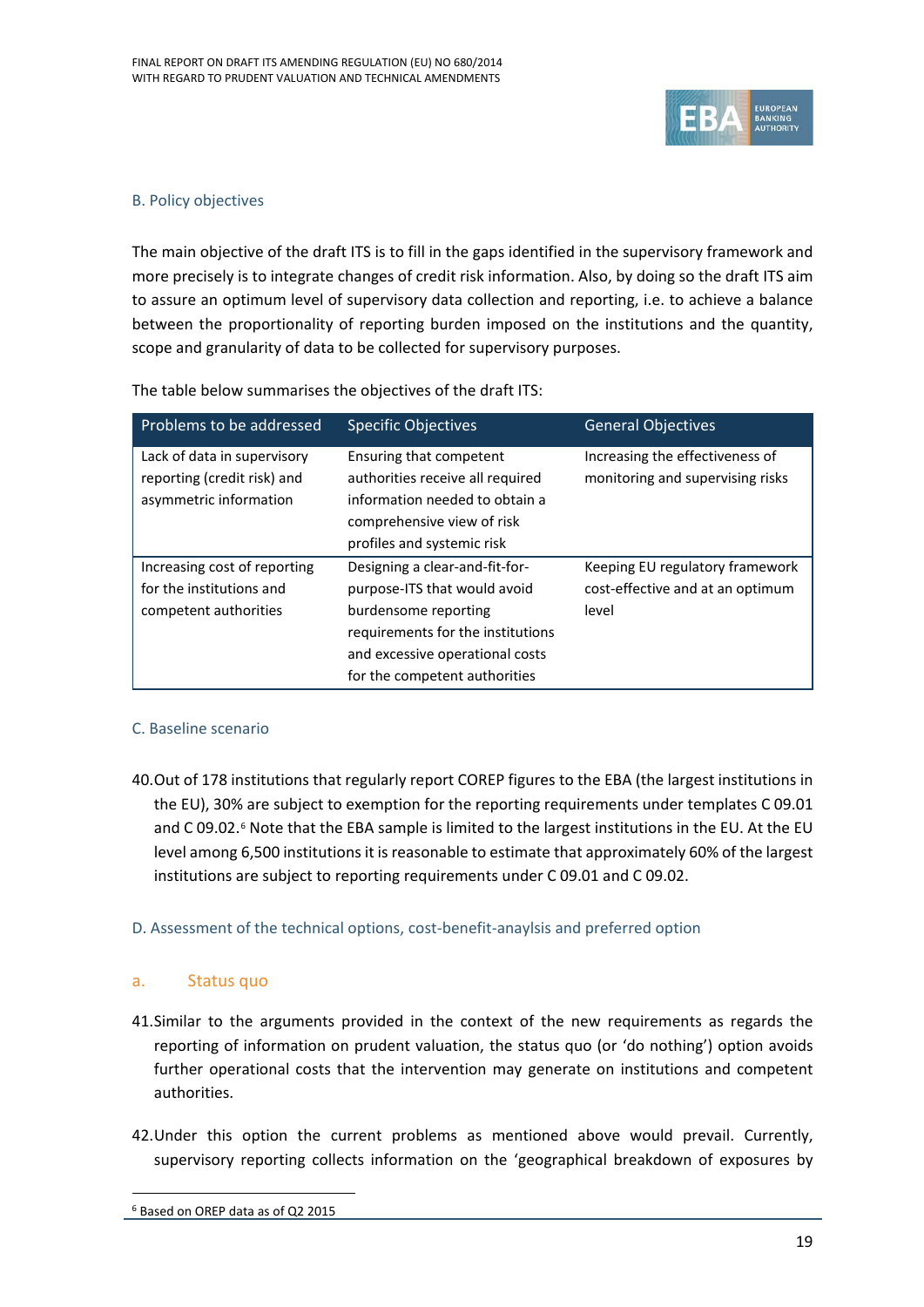

residence of the obligor', however Article 5 of the ITS allows an exemption for the institutions with mainly domestic business activities from submitting information required in the corresponding templates. However, information on the concepts included in the relevant templates is deemed highly useful and important to analyze the riskiness and performance of institutions' credit risk portfolios. Under this option 30 % of all institutions in the EBA sample (which consists of the largest institutions in the EU) will continue to be exempt from reporting. The cost of the option stems from the risk of adequately capturing the risk profiles of the institutions and ad-hoc data requests to cover this gap.

43.In the long run the costs associated with gap in supervisory reporting and with further ad-hoc data collection exercises run by the competent authorities are expected to exceed the cost of amending the ITS.

## b. Submission of templates C 09.01 and C 09.02 at country level by all institutions

- 44.An option would be that all institutions submit data on geographical location of the exposures by residence of the obligor. This requires an amendment to Article 5 of the ITS. Under this option all institutions would incur cost. Under this option, data on country-level would be collected even from institutions for which the cross-border dimension of the exposures is negligible, which does not provide crucial input for supervisory oversight. One objective of the draft ITS is to achieve a balance between the proportionality of reporting burden imposed on the institutions and the quantity, scope and granularity of data to be collected for supervisory purposes. This option is not in line with the principle of proportionality and does not seem a cost-effective option to reach the objectives.
- c. Submission of templates C 09.01 and C 09.02 at country level by institutions with at least 10% share of non-domestic exposures and at aggregate level by institutions for all other institutions
- 45.This option combines status quo and a further reporting requirement at aggregate level. Under this option, institutions with a share of non-domestic exposures above threshold would continue reporting data on exposures by residence of the obligor. In addition to this, all institutions (both those that are above and below the threshold) would submit aggregate figures for templates C 09.01 and C 09.02.
- 46.The option would be a cost-effective solution to address the identified problems and to reach defined objectives; it was therefore deemed as the preferred option.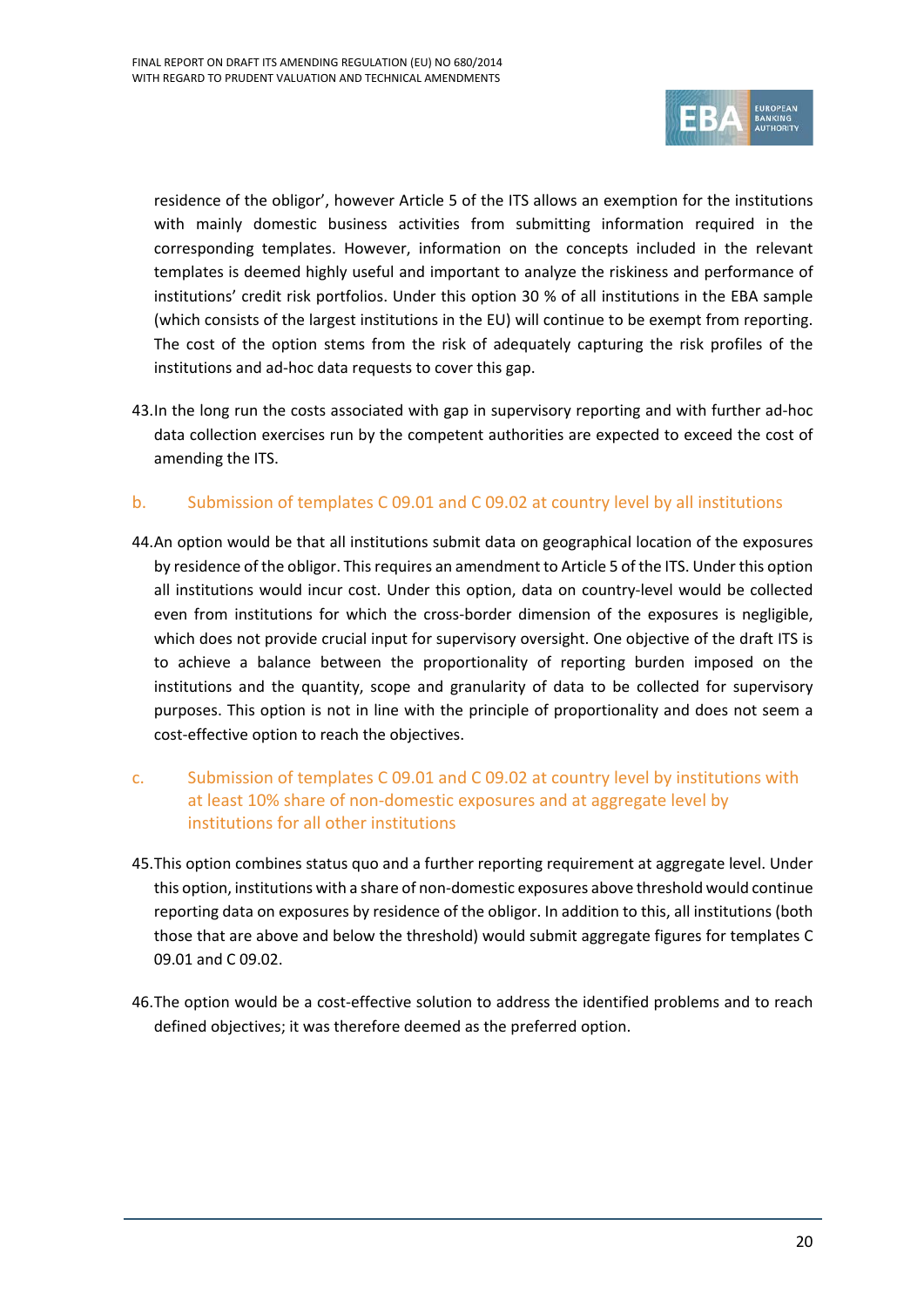

# <span id="page-20-0"></span>Feedback on the public consultation

- 47.The EBA publicly consulted on the draft proposal on new requirements as regards the reporting of information on prudent valuation and supplementary requirements as regards the reporting of credit risk information.
- 48.The consultation period lasted for one month and ended on 30 March 2016. 12 responses were received, of which 11 were published on the EBA website.
- 49.This section presents a summary of the key points and other comments arising from the consultation, the analysis and discussion triggered by these comments and the actions taken to address them if deemed necessary.
- 50.*New requirements as regards the reporting of information on prudent valuation*: In many cases several industry bodies made similar comments or the same body repeated its comments in the response to different questions. In such cases, the comments, and EBA analysis are included in the section of this paper where EBA considers them most appropriate.
- 51.Changes to the draft ITS have been incorporated as a result of the responses received during the public consultation.
- 52.*Supplementary requirements as regards the reporting of credit risk information:* None of the responses received contained comments on the proposal. Consequently, the preferred solution c has been incorporated in the draft ITS.

## New requirements as regards the reporting of information on prudent valuation: Summary of key issues and the EBA's response

- 53.Respondents were in general supportive of the introduction of reporting requirements for the AVAs computed under the RTS on Prudent Valuation , although pointing out that the proposed reporting requirements exceeded those of the RTS, thus resulting in unnecessarily burden and costs to banks without supervisory benefits.
- 54.Based on the feedback received, the EBA performed significant amendments to the templates and instructions, with a view to both simplifying the templates and reducing the burden, in particular for smaller banks:
	- In addition to the proportionality already provided in Regulation (EU) 2016/101 via the existence of a simplified approach, the EBA introduces a reduced reporting requirement for institutions that are part of a group breaching the EUR 15 billion threshold on a consolidated basis, but do not exceed the threshold at their individual or sub-consolidated level. Those institutions will be required to report templates 32.01 and 32.02 only, whereas institutions that are part of a group breaching the EUR 15 billion threshold, but also exceed that threshold at their level, will have to also report templates 32.03 and 32.04 in addition to templates 32.01 and 32.02. In a nutshell, the ITS will require institutions under the simplified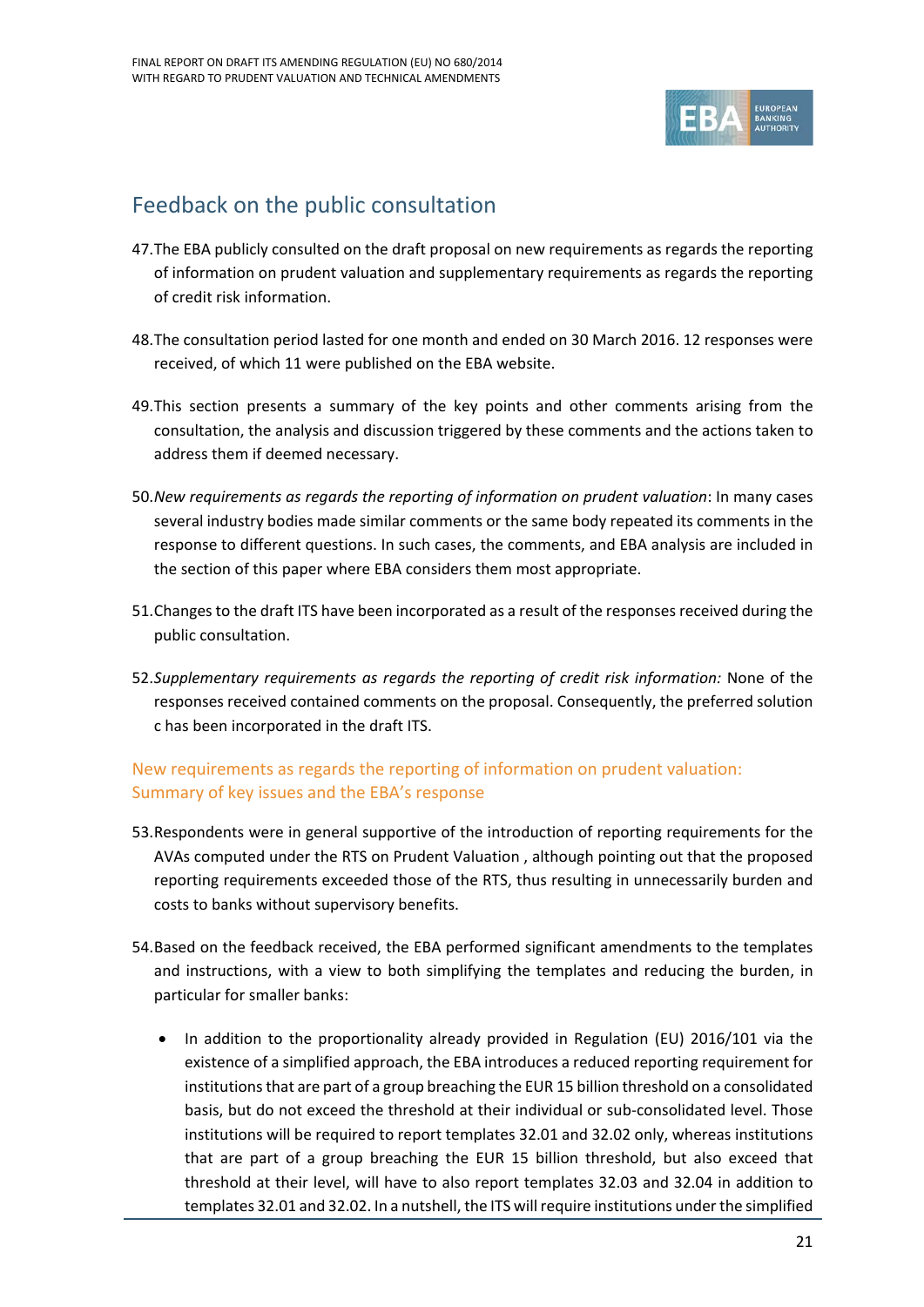

approach to report one template only (C.32.01), while, in contrast, institutions under the core approach will be requested to provide all four templates for the largest institutions, or two templates only (C.32.01 and 32.02) for institutions that do not exceed the EUR 15 billion threshold at their level.

- Template C 32.01: FINREP categories have been made consistent with new FINREP templates under IFRS9. In addition, two columns 'Of which: trading book' (columns 020 and 080) have been included.
- Template C 32.02:
	- The Banking Book/Trading Book portfolio allocation is removed and replaced by a unique row 'Of which: Trading book' (row 20).
	- **The distinction vanilla/exotic is removed.**
	- The allocation of positions (FV assets and liabilities) to the broad risk categories (rows 090 to 130) is simplified: the allocation should be firm-specific, based on the firm's internal organisation (business lines, trading desks) and subject to expert judgment, provided that the reporting is consistent at row level.
	- Two rows (rows 070 and 080) are included to assess the amount of FV assets and liabilities subject to zero value AVA.
	- The columns 'Other' (column 270) and 'Overhedges' (column 280) are removed.
- Template 32.03:
	- The detailed reporting of model risk AVAs is reduced from the top 50 to the top 20 individual model risk AVAs.
	- Columns 040 ('Product description'), 050 ('Model description'), 110 ('Number of positions'), 140 ('Gross notional'), 200 ('Other') and 210 ('Overhedges') are removed.
- Template 32.04:
	- The detailed reporting of concentrated positions AVAs is reduced from the top 50 to the top 20 individual concentrated positions AVAs.
	- **Column 060 ('Gross notional') is removed.**

55.Instructions have been revised to reflect those changes.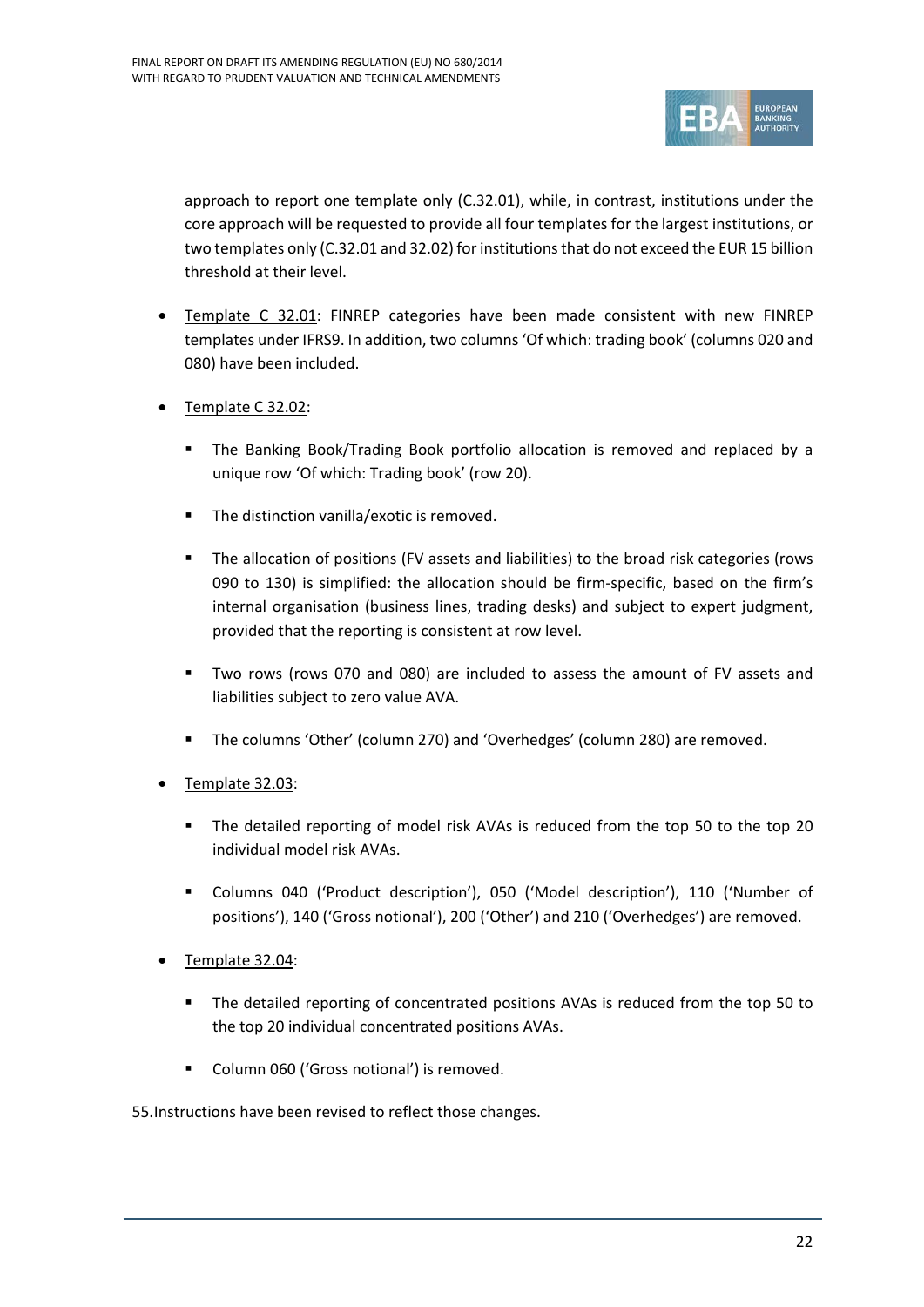

New requirements as regards the reporting of information on prudent valuation: Summary of responses to the consultation and the EBA's analysis

| <b>Comments</b>                                    | <b>Summary of responses received</b>                                                                                                                                                                                                                                                                                                                                                                                              | <b>EBA analysis</b>                                                                                                                                                                                                                                                                                                                                                                                  | <b>Amendments to</b><br>the proposals          |
|----------------------------------------------------|-----------------------------------------------------------------------------------------------------------------------------------------------------------------------------------------------------------------------------------------------------------------------------------------------------------------------------------------------------------------------------------------------------------------------------------|------------------------------------------------------------------------------------------------------------------------------------------------------------------------------------------------------------------------------------------------------------------------------------------------------------------------------------------------------------------------------------------------------|------------------------------------------------|
| <b>General comments</b>                            |                                                                                                                                                                                                                                                                                                                                                                                                                                   |                                                                                                                                                                                                                                                                                                                                                                                                      |                                                |
| <b>Consultation process</b>                        | One respondent asks for clarification of the reason<br>why the EBA did not allow a three month<br>consultation and urges the EBA to consults its<br>stakeholders for a second time on this topic. Other<br>respondents point out that due to the short<br>consultation period it is likely that potential<br>additional issues may remain unidentified.                                                                           | A consultation period of 1 month was considered to<br>be appropriate as the proposed COREP templates,<br>which are essentially affecting institutions using the<br>core approach, were inspired by the templates used<br>for the 2013 Prudent Valuation QIS exercise, which<br>many banks took part in.                                                                                              | Consultation<br>process                        |
|                                                    |                                                                                                                                                                                                                                                                                                                                                                                                                                   | Any additional issues that may arise during and after<br>the implementation period will be handled in the<br>Q&A process.                                                                                                                                                                                                                                                                            |                                                |
| Scope of the ITS &<br><b>Implementation burden</b> | While respondents in general are supportive of the<br>introduction of reporting requirements that are<br>consistent with the provisions in the adopted RTS<br>on Prudent Valuation (Regulation (EU) 2016/101)<br>several respondents point out that the proposed<br>reporting requirements in these ITS exceed those of<br>the RTS which would result in unnecessarily burden<br>and costs to banks without supervisory benefits. | The EBA decided to incorporate several reporting<br>suggestions that were made in order to reduce the<br>requested reporting effort and align with industry<br>practice. More elaboration on these proposals is<br>included in the EBA response to the different<br>questions below.<br>With regard to proportionality and in addition to the<br>proportionality already provided in Regulation (EU) | Scope of the ITS &<br>Implementation<br>burden |
|                                                    | The reporting requirements demand contributions<br>from different parts of the institutions and request<br>additional investments in new reporting and IT<br>architectures.                                                                                                                                                                                                                                                       | 2016/101 via the existence of a simplified approach,<br>the ITS will require institutions under the simplified<br>approach to report one template only, while, in<br>contrast, institutions under the core approach will be<br>requested to provide four templates for the largest                                                                                                                   |                                                |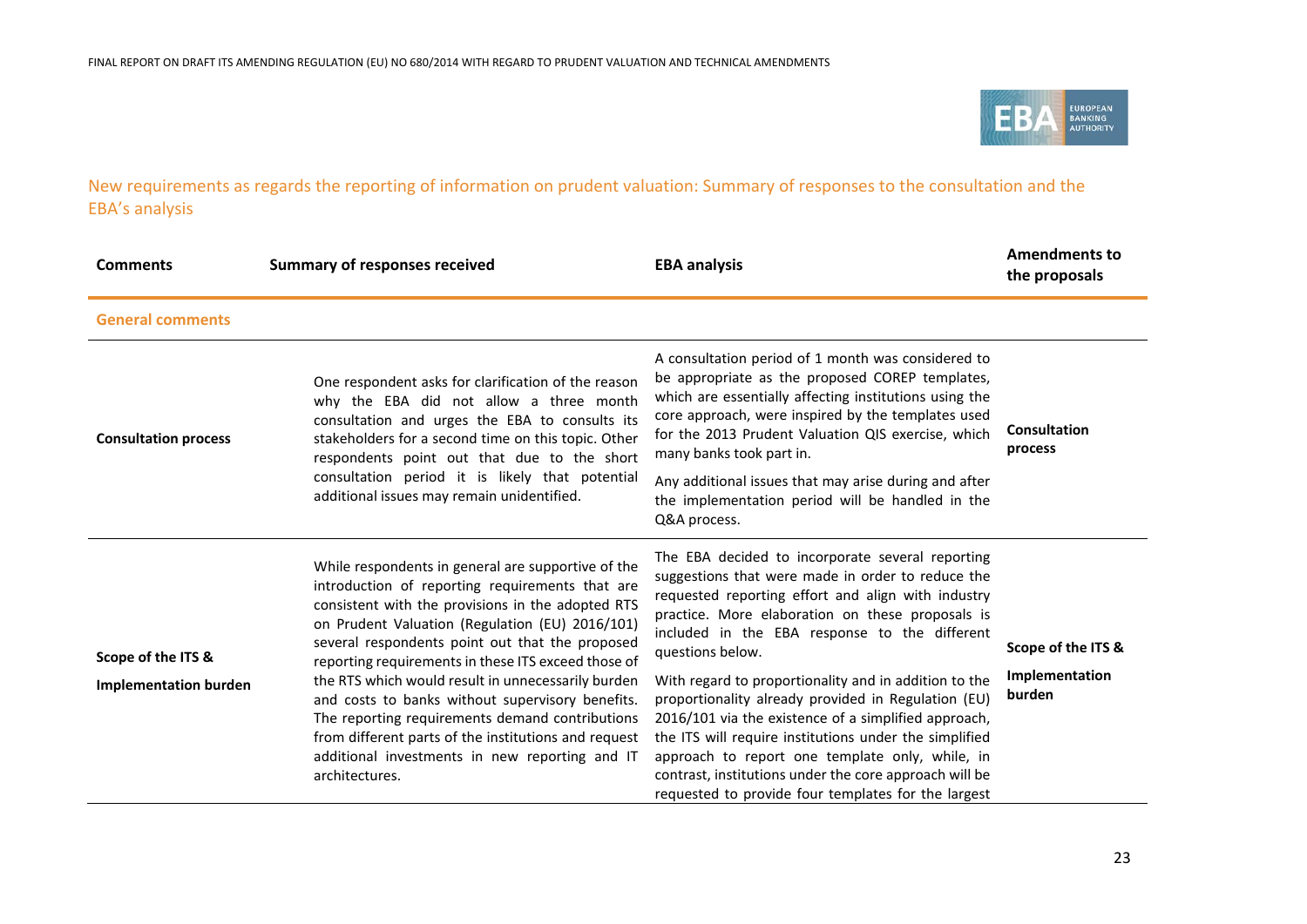

| <b>Comments</b> | Summary of responses received                                                                    | <b>EBA analysis</b>                                                                                                                                                                                  | <b>Amendments to</b><br>the proposals |
|-----------------|--------------------------------------------------------------------------------------------------|------------------------------------------------------------------------------------------------------------------------------------------------------------------------------------------------------|---------------------------------------|
|                 | institutions or institutions with a small trading book level.<br>in the current form of the ITS. | Some respondents are of the opinion that costs institutions, or two templates only for institutions<br>would be proportionally higher to smaller that do not exceed the EUR bn 15 threshold at their |                                       |
|                 |                                                                                                  |                                                                                                                                                                                                      |                                       |

#### **Responses to questions in Consultation Paper EBA/CP/2016/02**

**Question 1**. Do you agree with this statement? If not please explain your reasoning.

While some respondents argued that the information is of limited usefulness to regulators, or that its purpose was unclear, others indicated that it might be useful.

In particular, some respondents were concerned that the individual institutions' approaches might be inconsistent and that this would be hard to distinguish from true differences in valuation uncertainty.

In addition, they considered that the upside would be the opposite sign to the downside as a result of institutions assuming symmetrical uncertainty distributions and therefore provide little additional information.

Most respondents argued that calculating the upside numbers would be disproportionately costly for institutions as it is not a requirement of the RTS. This was of particular concern where the expertbased approach is used; this approach does not lend itself to calculating the upside through a simple 'tweak' to the downside calculation. Some respondents suggested this would lead to a

Respondents generally expressed concerns about the relevance or usefulness of the upside uncertainty measure given it is not a direct requirement of the RTS and about the additional burden that this calculation would impose.

1/ With regard to the relevance, CRR Article 105(7)(a), RTS Articles 18(2), RTS 19(2)(c) & 19(3)(b) collectively require calculations of valuation uncertainty based on approved methodologies using information from the AVA calculation; records of this analysis; and reporting to senior managers at an aggregate level so that they can understand the materiality of the uncertainty that this creates over the performance and risks of the business. Calculating uncertainty requires estimation of an upside as well as the downside of the uncertainty range.

Whilst CAs may principally be concerned with the downside, they should (in common with the senior management of the institution) also be interested in the upside impact. If AVAs are relatively low there are two possible interpretations:

No change.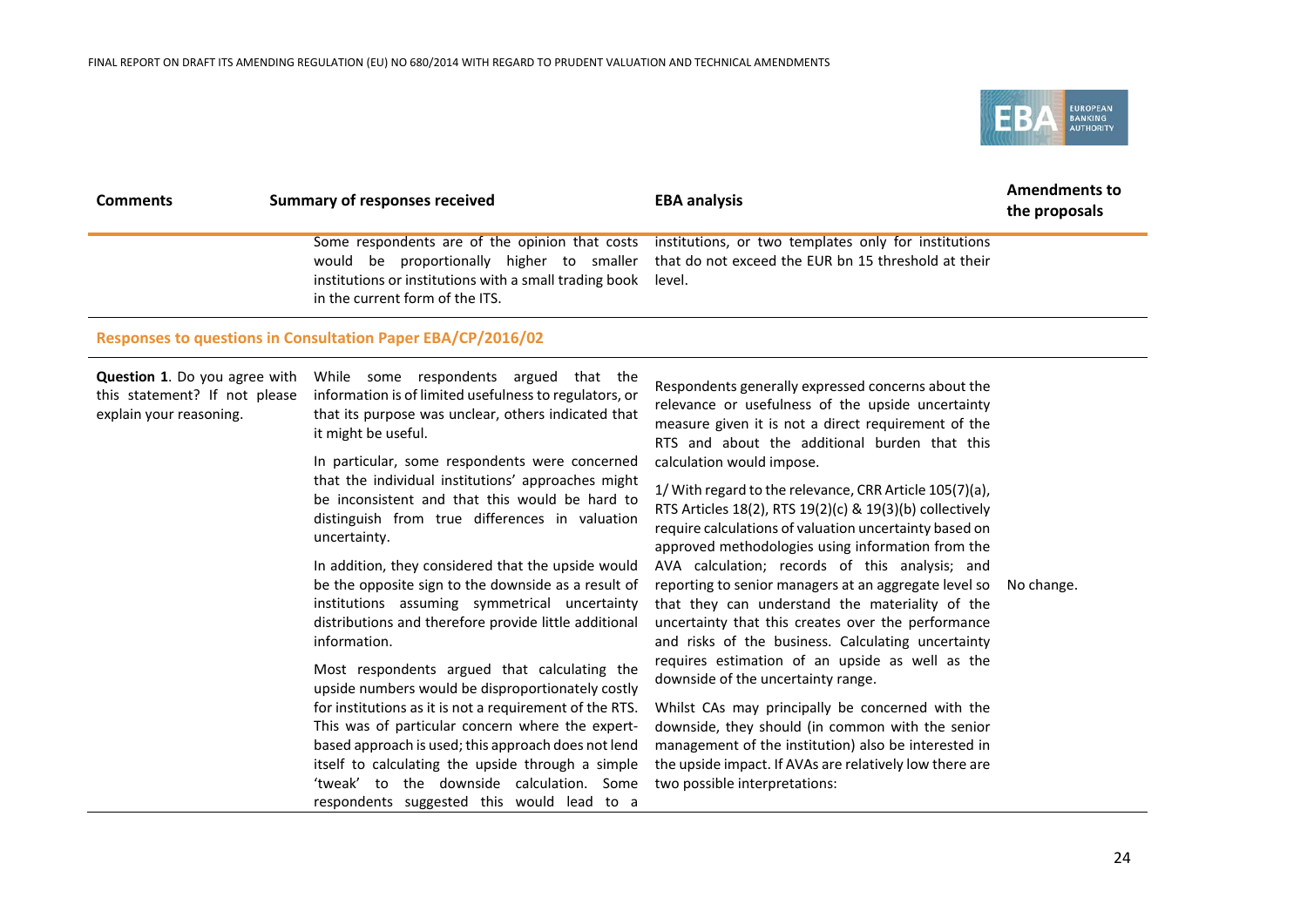

| <b>Comments</b> | <b>Summary of responses received</b>                                                         | <b>EBA analysis</b>                                                                                                                                                                                                                                                                                                                                                                       | <b>Amendments to</b><br>the proposals |
|-----------------|----------------------------------------------------------------------------------------------|-------------------------------------------------------------------------------------------------------------------------------------------------------------------------------------------------------------------------------------------------------------------------------------------------------------------------------------------------------------------------------------------|---------------------------------------|
|                 | doubling of the effort required or require another<br>calculation run.                       | (1) that their implementation of accounting fair value<br>is at the prudent end of the range of plausible values;                                                                                                                                                                                                                                                                         |                                       |
|                 | One respondent questioned how diversification<br>would be calculated in these circumstances. | or<br>(2) that they have not rigorously assessed the full<br>range of plausible values.                                                                                                                                                                                                                                                                                                   |                                       |
|                 |                                                                                              | The comparison of reported upsides along with other<br>data available in the template would provide a means<br>of assessing which of above applies.                                                                                                                                                                                                                                       |                                       |
|                 |                                                                                              | The argument that inconsistent approaches might<br>make comparability difficult applies equally to AVA.<br>The EBA would agree that quantifying valuation<br>uncertainty is a difficult exercise; this is why an<br>adequate dataset is needed to ensure institutions are<br>doing this consistently.                                                                                     |                                       |
|                 |                                                                                              | It does not follow, as suggested by some respondents,<br>that the upside and downside will be symmetrical<br>where institutions assume normal distribution for<br>uncertainty. This would only be the case if institutions<br>select fair value in the middle of the range. Where this<br>is the case however the upside calculation will be<br>easier.                                   |                                       |
|                 |                                                                                              | 2/ With regard to the additional burden, whilst it is<br>expected that calculation of an upside has some cost,<br>much of this would be incurred as a result of<br>with<br>aforementioned<br>CRR/RTS<br>complying<br>requirements and similar requirements to calculate<br>an upside uncertainty for accounting fair value level 3<br>disclosures. The calculation costs do not therefore |                                       |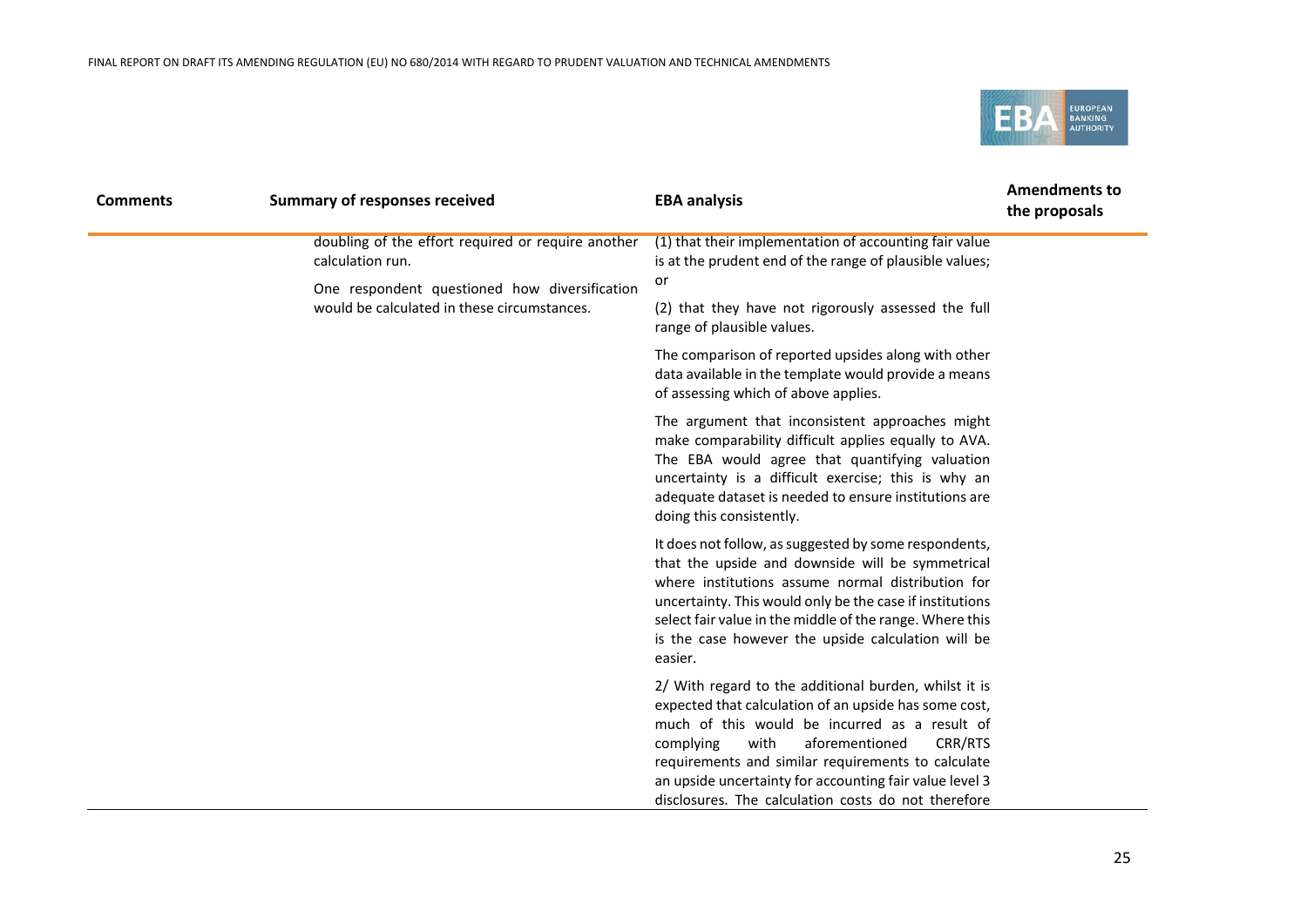

| <b>Comments</b> | <b>Summary of responses received</b> | <b>EBA analysis</b>                                                                                                                                                                                                                                                                                                                                                                                                                                                                                                                                                                                                                                                                                                                             | <b>Amendments to</b><br>the proposals |
|-----------------|--------------------------------------|-------------------------------------------------------------------------------------------------------------------------------------------------------------------------------------------------------------------------------------------------------------------------------------------------------------------------------------------------------------------------------------------------------------------------------------------------------------------------------------------------------------------------------------------------------------------------------------------------------------------------------------------------------------------------------------------------------------------------------------------------|---------------------------------------|
|                 |                                      | solely<br>from this regulatory reporting<br>arise<br>requirement.                                                                                                                                                                                                                                                                                                                                                                                                                                                                                                                                                                                                                                                                               |                                       |
|                 |                                      | Therefore, the EBA would not expect the additional<br>cost to be significant compared to the cost of the AVA<br>calculation. In particular, the suggestion of some<br>respondents that this leads to a doubling of workload<br>seems exaggerated. Where sufficient data exists to<br>construct a plausible range the upside will be a<br>natural output to the existing prudent valuation<br>methodology. Similarly, in order to make an expert-<br>based estimate of the 90% confidence downside an<br>estimation of the full range, and the FV's position<br>within it is required. No further information would<br>therefore be needed to calculate the upside and this<br>second estimate could be made based on facts<br>already gathered. |                                       |
|                 |                                      | Furthermore it is not a new concept as is suggested<br>by some responses; institutions that are members of<br>groups reporting under IFRS already have to report a<br>downside and upside range for their valuation of Fair<br>Value Level 3 positions.                                                                                                                                                                                                                                                                                                                                                                                                                                                                                         |                                       |
|                 |                                      | Finally,<br>before<br>only<br>upside<br>uncertainties<br>diversification are required - therefore the effect of<br>diversification on the upside does not have to be<br>considered for this template.                                                                                                                                                                                                                                                                                                                                                                                                                                                                                                                                           |                                       |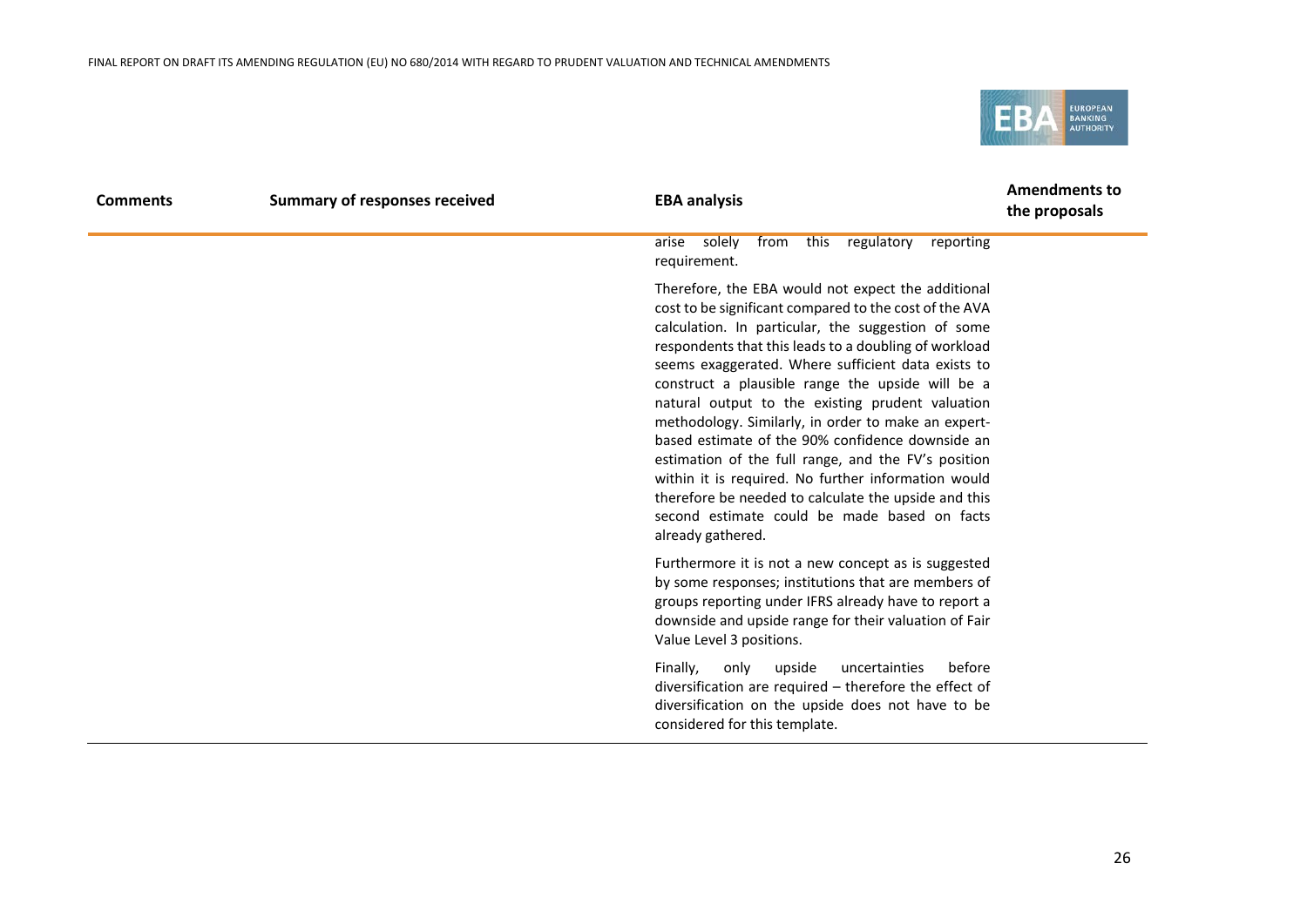class on the basis provided & excluding internal



| <b>Comments</b>                                                                                                                                                                                                                                                                                              | <b>Summary of responses received</b>                                                                                                                                                                                                                                                                                                                                                                                                                                                                                                                                                                                                                                                                                                                                                                                                                                                                 | <b>EBA analysis</b>                                                                                                                                                                                                                                                                                                                                                                                                                                                                                                                                                                                                                                                                                                                                                                                                                                                                                                                                                                                                                                                                                                                                                                       | <b>Amendments to</b><br>the proposals                                                        |
|--------------------------------------------------------------------------------------------------------------------------------------------------------------------------------------------------------------------------------------------------------------------------------------------------------------|------------------------------------------------------------------------------------------------------------------------------------------------------------------------------------------------------------------------------------------------------------------------------------------------------------------------------------------------------------------------------------------------------------------------------------------------------------------------------------------------------------------------------------------------------------------------------------------------------------------------------------------------------------------------------------------------------------------------------------------------------------------------------------------------------------------------------------------------------------------------------------------------------|-------------------------------------------------------------------------------------------------------------------------------------------------------------------------------------------------------------------------------------------------------------------------------------------------------------------------------------------------------------------------------------------------------------------------------------------------------------------------------------------------------------------------------------------------------------------------------------------------------------------------------------------------------------------------------------------------------------------------------------------------------------------------------------------------------------------------------------------------------------------------------------------------------------------------------------------------------------------------------------------------------------------------------------------------------------------------------------------------------------------------------------------------------------------------------------------|----------------------------------------------------------------------------------------------|
| Question 2. Would the 'upside<br>uncertainty' measure defined<br>above and used in column 120<br>of template C 32.02 be suitable<br>as a definition of the upside<br>uncertainty? If not please<br>provide reasons and any<br>alternative suggestions for how<br>such an upside measure could<br>be defined. | Most respondents indicated that the definition is<br>generally suitable; the remainder were silent on the<br>specific question.<br>Some of those respondents requested more detail<br>on how to treat adjustments that are not required<br>by accounting standards but are required for<br>prudent valuation (concentration adjustments,<br>future administrative costs, early termination<br>adjustments and adjustments arising from the CRR<br>105(5) requirement to mark to bid or offer<br>mentioned as falling in this category). In such cases<br>fair value may be above the 10% confidence exit<br>cost leading to 'negative' upsides. This may distort<br>the result, which is presented on an aggregate level.<br>Some suggested restricting this requirement to<br>certain AVA categories.<br>Some other respondents suggested only requiring<br>an upside where sufficient data exists. | The upside uncertainty will be used to analyse<br>estimation uncertainty. This will be derived by<br>subtracting the AVA from the upside.<br>If adjustments are required for prudent valuation<br>purposes only, because they are not allowed by<br>accounting rules, then the fair value should be close<br>to the expected value - with no estimation<br>uncertainty. As a result, the AVA and the upside will<br>be the same and the contribution to estimation<br>uncertainty will rightly be assessed zero.<br>It is not possible to restrict the calculation to certain<br>AVA categories because there is no consensus on<br>which types of AVAs are disallowed by accounting<br>standards. Some interpretations of IFRS 13 for<br>example allow concentration adjustments in fair<br>value on less liquid positions. This is one of the<br>reasons for the prudent valuation framework.<br>It would be counter-productive to exclude positions<br>calculated under the expert approach as these are<br>likely to be a material driver of the overall number<br>and by definition the most subjective AVAs. They<br>should therefore of most interest to competent<br>authorities. | No change.                                                                                   |
| <b>Question 3.</b> Is the above<br>approach to splitting out fair<br>valued assets and liabilities and<br>fair-value adjustments on the                                                                                                                                                                      | Balance Sheet and Revenue split<br>Some respondents raised concerns about splitting<br>accounting assets and liabilities amounts by assets<br>class on the basis provided & excluding internal                                                                                                                                                                                                                                                                                                                                                                                                                                                                                                                                                                                                                                                                                                       | The purpose of the balance sheet and revenue<br>information is to obtain an indication of business size<br>for comparison to relevant uncertainty measures. It is<br>acknowledged that this is an imperfect reference;                                                                                                                                                                                                                                                                                                                                                                                                                                                                                                                                                                                                                                                                                                                                                                                                                                                                                                                                                                    | Removal of BB/TB &<br>exotic/vanilla splits.<br>Allocation to asset<br>classes should follow |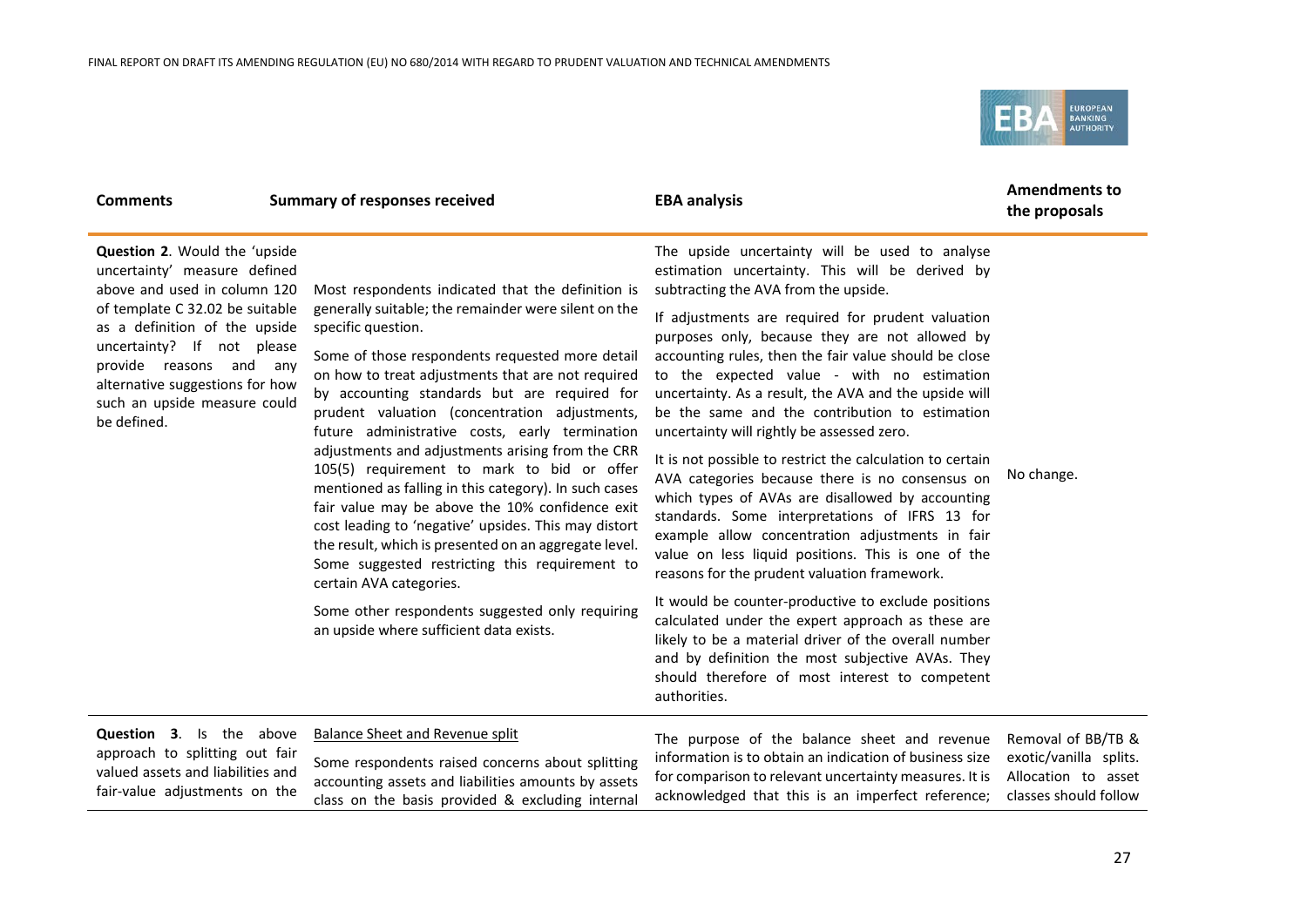

| <b>Comments</b>                                                                                                                                                                                        | <b>Summary of responses received</b>                                                                                                                                                                                                                         | <b>EBA analysis</b>                                                                                                                                                                                                                                                                           | <b>Amendments to</b><br>the proposals                      |
|--------------------------------------------------------------------------------------------------------------------------------------------------------------------------------------------------------|--------------------------------------------------------------------------------------------------------------------------------------------------------------------------------------------------------------------------------------------------------------|-----------------------------------------------------------------------------------------------------------------------------------------------------------------------------------------------------------------------------------------------------------------------------------------------|------------------------------------------------------------|
| one hand between the different<br>types of AVAs and on the other<br>hand between asset classes and<br>product categories practical to<br>implement? If not please<br>describe the practical obstacles. | trades. According to them, accounting systems are<br>not set up to do this. Two respondents suggested<br>instead using institutions' existing business line<br>hierarchies.<br>Two respondents said that it was not obvious why<br>QTD revenue is necessary. | there are many factors that might drive valuation<br>uncertainty other than business size. Nevertheless<br>these natural and widely-used size indicators are<br>expected to form a starting point for competent<br>authorities' analysis.<br>Given this expected use for the data and its     | institutions' internal<br>risk<br>management<br>structure. |
| Please suggest any alternative<br>approaches (particularly if an<br>alternative approach has been<br>found useful for internal<br>reporting purposes).                                                 |                                                                                                                                                                                                                                                              | indirectness as an indicator, it would not be<br>proportionate to request a methodology that<br>requires significant re-alignment of institutions'<br>systems.                                                                                                                                |                                                            |
|                                                                                                                                                                                                        |                                                                                                                                                                                                                                                              | We therefore propose allowing institutions flexibility<br>to align the product/asset class categories in rows<br>(090 to 130) with business units used for internal<br>reporting of balance sheet and revenue data, which<br>should be used for the purpose of completing<br>columns 130-150. |                                                            |
|                                                                                                                                                                                                        | Trading Book vs non-trading book split                                                                                                                                                                                                                       |                                                                                                                                                                                                                                                                                               |                                                            |
|                                                                                                                                                                                                        | Some respondents highlighted that it would be<br>difficult to split assets and liabilities or AVAs<br>between trading book and non-trading book<br>portfolios. Trading book is not an accounting<br>concept and risks may be managed together.               | Based on the feedback received, the EBA decided to<br>simplify the reporting template and include a unique<br>row 020 "Of which: Trading Book" providing the<br>relevant information at the aggregated level only.                                                                            |                                                            |
|                                                                                                                                                                                                        | Other                                                                                                                                                                                                                                                        | Some institutions take concentration adjustments<br>within fair value, some do not. It seems that both<br>approaches have been tolerated by auditors and                                                                                                                                      |                                                            |

interpretation of accounting standards is beyond the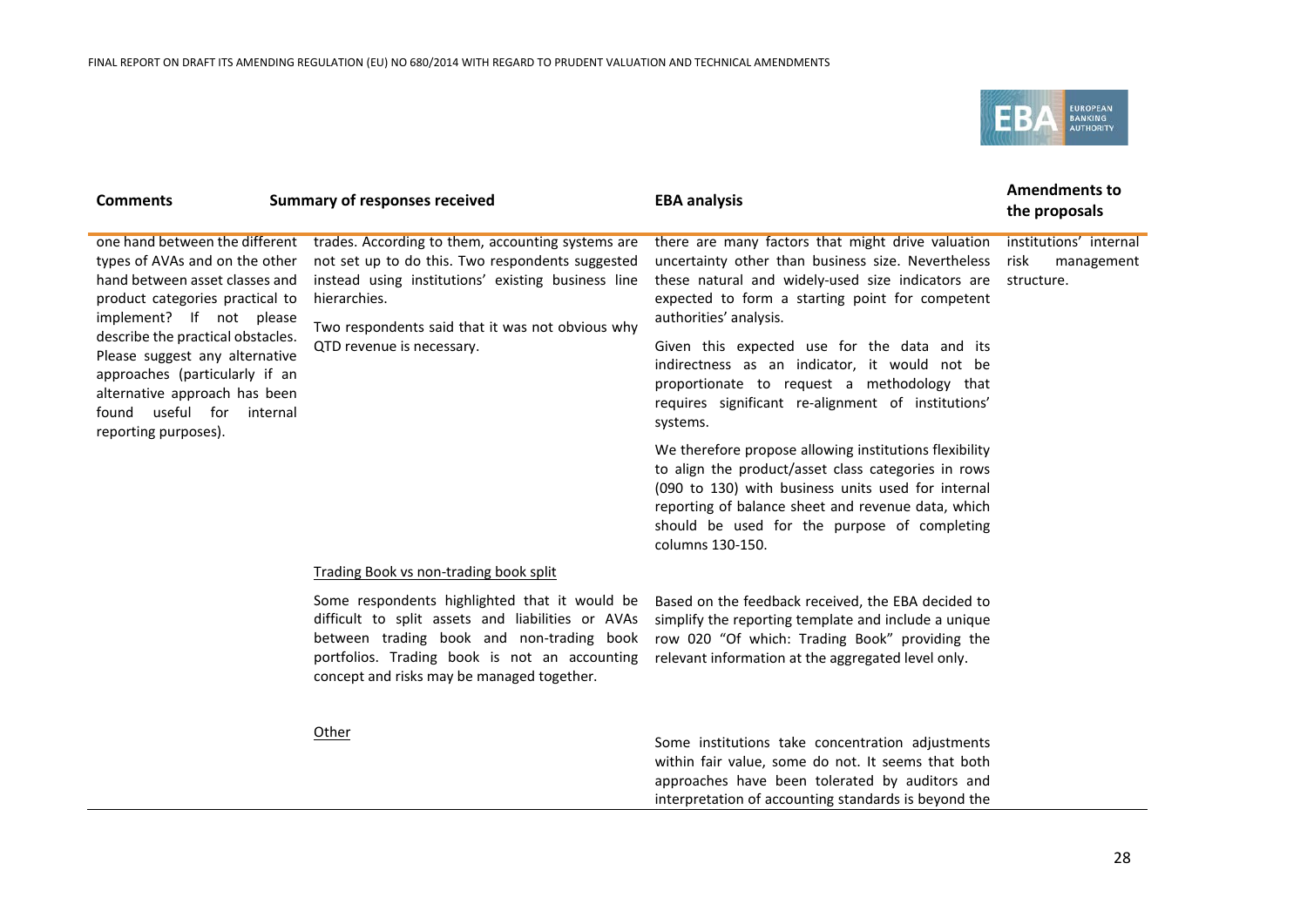

| <b>Comments</b>                                                                                                                                                                                                                                                                              | <b>Summary of responses received</b>                                                                                                                                                                                                                                                                                                                 | <b>EBA analysis</b>                                                                                                                                                                                                                                                                                                                                                                                                                                                                                                         | <b>Amendments to</b><br>the proposals                                                                                                                               |
|----------------------------------------------------------------------------------------------------------------------------------------------------------------------------------------------------------------------------------------------------------------------------------------------|------------------------------------------------------------------------------------------------------------------------------------------------------------------------------------------------------------------------------------------------------------------------------------------------------------------------------------------------------|-----------------------------------------------------------------------------------------------------------------------------------------------------------------------------------------------------------------------------------------------------------------------------------------------------------------------------------------------------------------------------------------------------------------------------------------------------------------------------------------------------------------------------|---------------------------------------------------------------------------------------------------------------------------------------------------------------------|
|                                                                                                                                                                                                                                                                                              | One respondent questioned the compliance of<br>certain Fair Value Adjustment categories with IFRS<br>13 (concentration, other).                                                                                                                                                                                                                      | scope of these ITS. Anomalies of this type are part of<br>the motivation for the Prudent Valuation framework.                                                                                                                                                                                                                                                                                                                                                                                                               |                                                                                                                                                                     |
|                                                                                                                                                                                                                                                                                              | One respondent suggests requiring a break-down of<br>the trading book only where it exceeds EUR bn 15.                                                                                                                                                                                                                                               | With regard to proportionality and in addition to the<br>proportionality already provided in Regulation (EU)<br>2016/101 via the existence of a simplified approach,<br>the ITS will require institutions under the simplified<br>approach to report one template only, while, in<br>contrast, institutions under the core approach will be<br>requested to provide four templates for the largest<br>institutions, or two templates only for institutions<br>that do not exceed the EUR bn 15 threshold at their<br>level. |                                                                                                                                                                     |
| <b>Question 4.</b> Is the above<br>portfolio-based approach to<br>splitting out AVAs and other<br>attributes between 'Exotic' and<br>'Vanilla'<br>practical<br>If not<br>implement?<br>describe the practical obstacles.<br>Please suggest any alternative<br>approaches (particularly if an | Respondents raised similar concerns in relation to<br>the exotic vanilla split to those raised answer to<br>Question 3.<br>Some respondents repeated concerns about<br>to<br>splitting AVAs (and / or FVAs - Fair-Value<br>please<br>Adjustments) by portfolio given that they are<br>generally calculated on an institution-wide net-risk<br>basis. | The EBA recognises that the allocation of internally<br>defined business units between exotic and vanilla<br>additional<br>categories<br>raise<br>significant<br>may<br>operational difficulties, compared to the allocation to<br>broad risk categories only. Therefore, the EBA<br>proposes an allocation according to the following risk<br>categories only i.e. without reference to 'exotic' or<br>'vanilla':<br>Interest<br>Credit,<br>Rates,<br>Equities,<br>Commodities, Foreign exchange.                          | of<br>Removal<br>exotic/vanilla<br>split.<br>Removal of BB/TB &<br>exotic/vanilla splits.<br>Allocation to asset<br>classes should follow<br>institutions' internal |

Other respondents made the point that vanilla risks arise from both vanilla and exotic positions, so that they cannot be mapped to a specific product category. A portfolio based approach would involve

alternative approach has been found useful for internal

reporting purposes).

Commodities, Foreign exchange. For the purposes of the allocation to the risk

categories, institutions should rely on their internal risk management structure and, following a mapping developed based on expert judgement, allocate their

exotic/vanilla split. Removal of BB/TB & exotic/vanilla splits. Allocation to asset classes should follow institutions' internal risk management structure.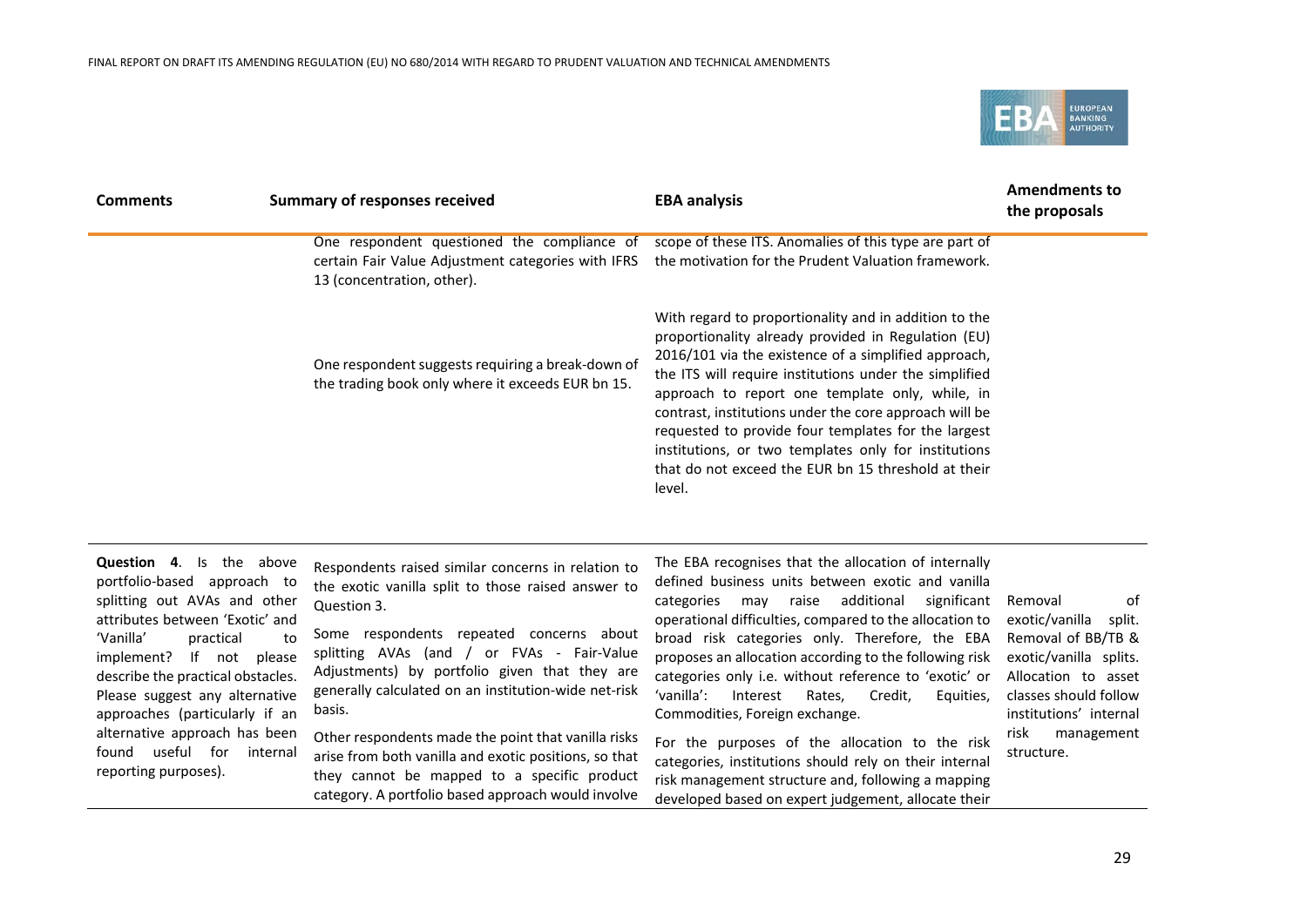and AVAs are calculated for the group as a whole instead of at a lower level of the hierarchy. They do



| <b>Comments</b>                                                                                                                                                         | <b>Summary of responses received</b>                                                                                                                                                                                                                                                                                                                                                                                                                                                                                                                                                           | <b>EBA analysis</b>                                                                                                                                                                                                                                                                                                                                                                                                                                                                                                                                                                                                                                                                                                                                                                                               | <b>Amendments to</b><br>the proposals                                                                      |
|-------------------------------------------------------------------------------------------------------------------------------------------------------------------------|------------------------------------------------------------------------------------------------------------------------------------------------------------------------------------------------------------------------------------------------------------------------------------------------------------------------------------------------------------------------------------------------------------------------------------------------------------------------------------------------------------------------------------------------------------------------------------------------|-------------------------------------------------------------------------------------------------------------------------------------------------------------------------------------------------------------------------------------------------------------------------------------------------------------------------------------------------------------------------------------------------------------------------------------------------------------------------------------------------------------------------------------------------------------------------------------------------------------------------------------------------------------------------------------------------------------------------------------------------------------------------------------------------------------------|------------------------------------------------------------------------------------------------------------|
|                                                                                                                                                                         | artificially splitting the AVAs on these vanilla risks or<br>additional effort to map risks to the principle<br>portfolio.<br>Further to that, two respondents pointed out that<br>business organisation structures did not split neatly<br>along the lines of vanilla / exotic and that principal<br>activity of a portfolio would hard to determine.<br>To sum up, some respondents suggested a risk-<br>based split for which the above categories would<br>still be relevant, whereas other respondents<br>suggested a split based on the institution's existing<br>business organisation. | business lines or trading desks to the most<br>appropriate risk category. AVAs, Fair Value<br>Adjustments and other requested information, which<br>correspond to the allocated business lines or trading<br>desks, should consistently be allocated to the same<br>relevant risk category, in order to provide for each risk<br>category a consistent overview of the adjustments<br>performed both for prudential purposes and<br>accounting purposes, as well as an indication of the<br>size of the positions concerned (in terms of fair-<br>valued assets and liabilities). Where AVAs or other<br>adjustments are computed at a different level of<br>aggregation, in particular at firm level, institutions<br>should develop an allocation methodology of the<br>AVAs to the relevant sets of positions. |                                                                                                            |
| <b>Question 5.</b> Do you think such<br>mismatches<br>between<br>portfolio-level AVAs and the<br>institution-level AVAs would be<br>significant?<br>Please<br>examples. | Three respondents would not expect there to be a<br>big mismatch.<br>the<br>Most respondents point out that the extent of the<br>mismatch is institution specific as it depends on<br>give<br>how much offsetting of valuation exposures exists<br>between the different portfolios. One respondent<br>further elaborates that the materiality of the<br>mismatch is difficult to assess as currently the<br>individual risks are aggregated on the group level                                                                                                                                | Based on the new proposal for portfolio breakdown<br>in C32.02 (see question 4), institutions are requested<br>to develop, where AVAs or other adjustments are<br>computed at institution level, an allocation<br>methodology of the AVAs to the relevant risk<br>categories (or 'asset classes').                                                                                                                                                                                                                                                                                                                                                                                                                                                                                                                | Allocation to asset<br>classes should follow<br>institutions' internal<br>risk<br>management<br>structure. |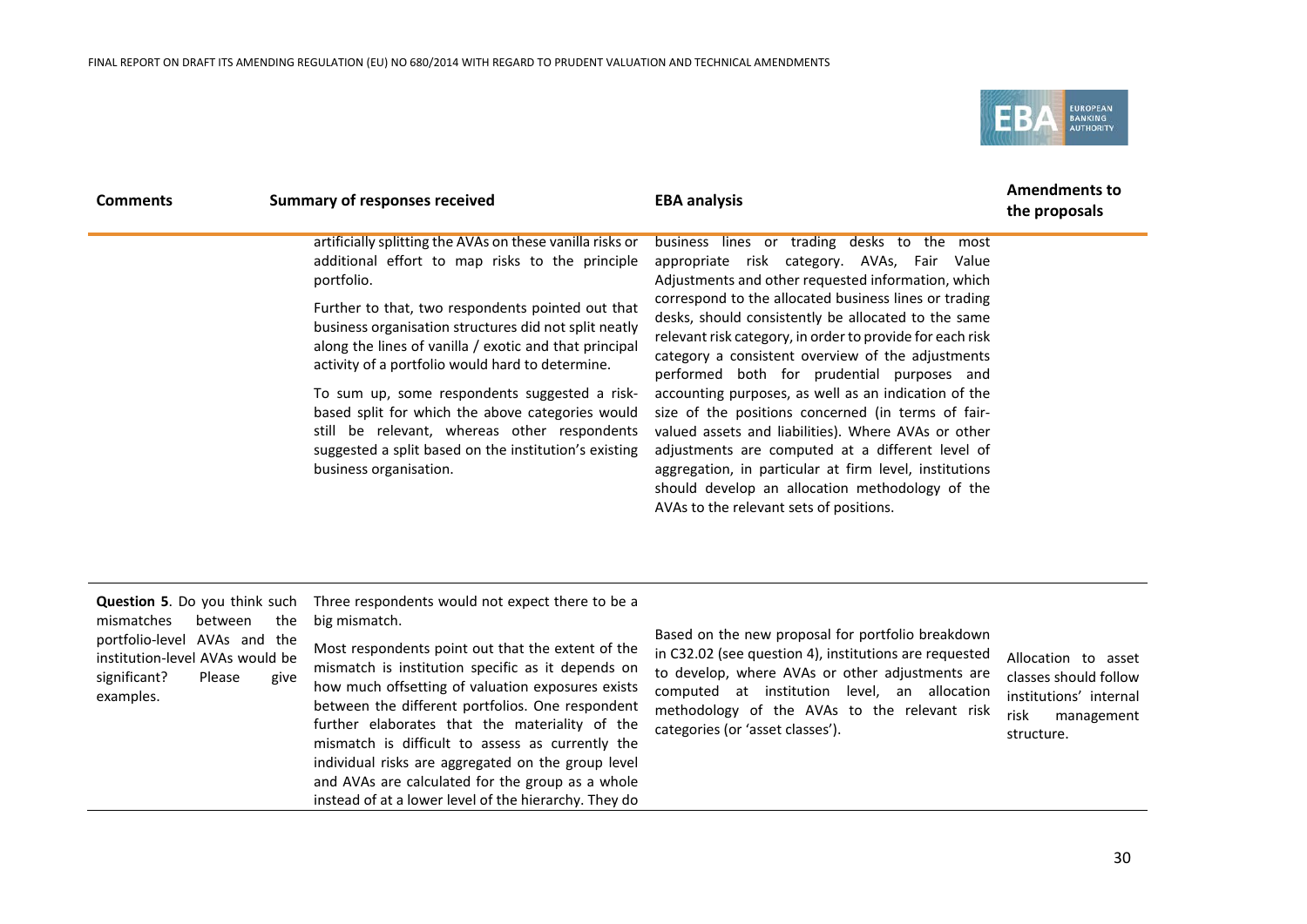

| <b>Comments</b>                                                                                                                                                                                        | <b>Summary of responses received</b>                                                                                                                                                                                                                                                                                                                                                                                                                                                                                                                                                                                                                                                                                                                                                           | <b>EBA analysis</b>                                                                                                                                                                                                                                                           | <b>Amendments to</b><br>the proposals                                                                      |
|--------------------------------------------------------------------------------------------------------------------------------------------------------------------------------------------------------|------------------------------------------------------------------------------------------------------------------------------------------------------------------------------------------------------------------------------------------------------------------------------------------------------------------------------------------------------------------------------------------------------------------------------------------------------------------------------------------------------------------------------------------------------------------------------------------------------------------------------------------------------------------------------------------------------------------------------------------------------------------------------------------------|-------------------------------------------------------------------------------------------------------------------------------------------------------------------------------------------------------------------------------------------------------------------------------|------------------------------------------------------------------------------------------------------------|
|                                                                                                                                                                                                        | not believe there is value in performing calculations<br>based on grossed-up risks that do not properly<br>reflect the group's aggregate risk profile.                                                                                                                                                                                                                                                                                                                                                                                                                                                                                                                                                                                                                                         |                                                                                                                                                                                                                                                                               |                                                                                                            |
|                                                                                                                                                                                                        | Three respondents think that the difference could<br>be significant. One respondent further elaborates<br>that this could be significant due to the unclear<br>method for assigning trades to the given asset class<br>and product type. In addition the separation would<br>not account for hedging effects, internal risk<br>transfer and macro-hedging of certain exposures so<br>that AVA would artificially increase.                                                                                                                                                                                                                                                                                                                                                                     |                                                                                                                                                                                                                                                                               |                                                                                                            |
| Where<br>Question<br>6.<br>the<br>difference is significant what<br>additional practical difficulties<br>would arise from calculating<br>AVAs for each of the portfolio<br>categories in rows 050-170. | The majority of the respondents point out that the<br>effort to build and operate the additional<br>calculation processes compared to the approach<br>they currently apply is significant. In addition, one<br>respondent believes it is in some cases impossible<br>to calculate all AVAs on a portfolio level. One<br>respondent also points out the difficulty of<br>aggregating exposures from different portfolios in<br>different companies of the group to get the net<br>exposures with the granularity requested. In this<br>believes<br>respondent<br>regard<br>one<br>that<br>risks/valuations exposures should be able to be<br>netted at the institution level for the AVA<br>calculations while another respondent expresses<br>preference for a simplification. Two respondents | Based on the new proposal for portfolio breakdown<br>in C32.02 (see question 4), institutions are requested<br>to develop, where AVAs or other adjustments are<br>computed at institution level, an allocation<br>methodology of the AVAs to the relevant risk<br>categories. | Allocation to asset<br>classes should follow<br>institutions' internal<br>risk<br>management<br>structure. |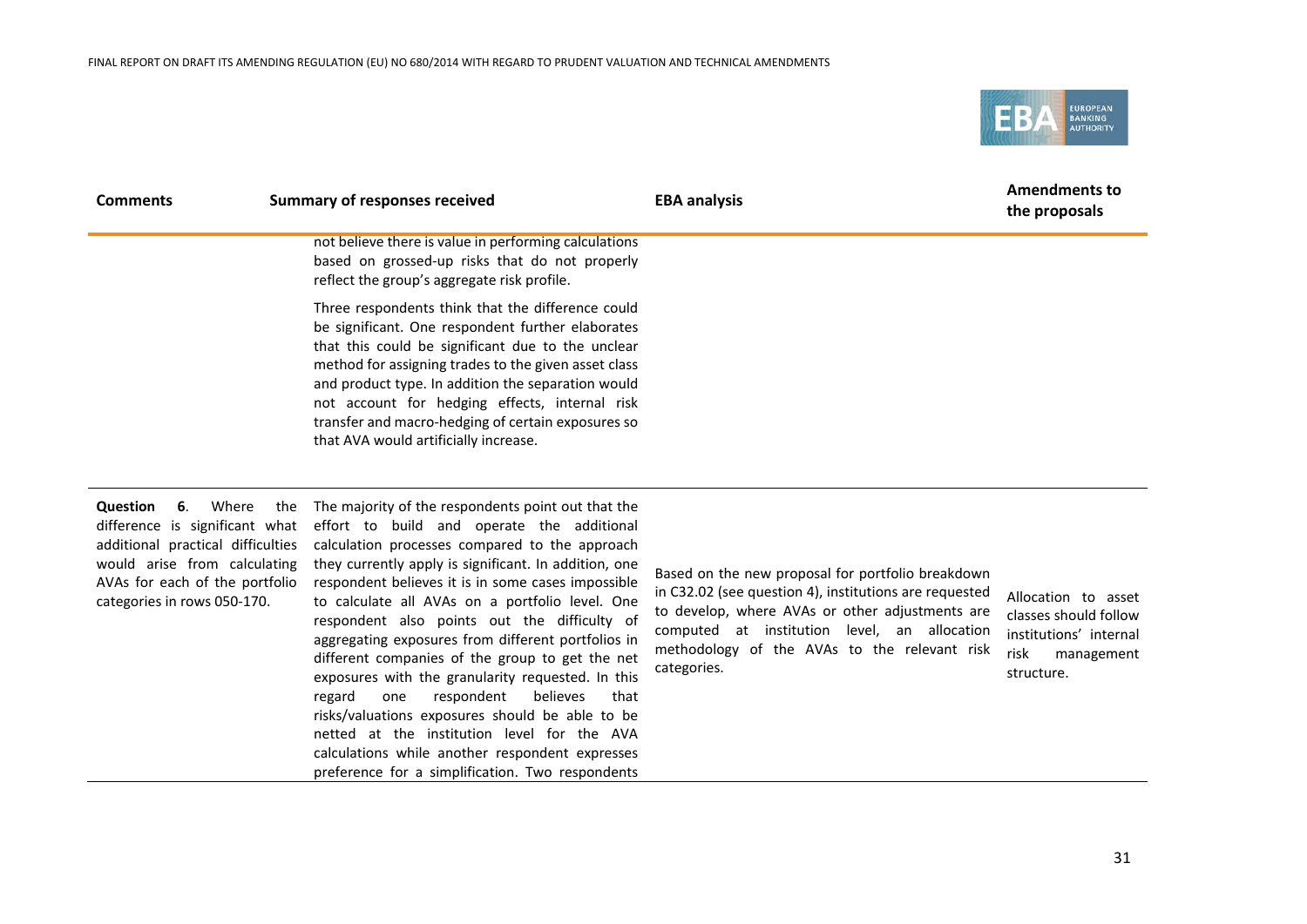

| <b>Comments</b>                                               | <b>Summary of responses received</b>                                                                                                                                                                                              | <b>EBA analysis</b> | <b>Amendments to</b><br>the proposals                                     |
|---------------------------------------------------------------|-----------------------------------------------------------------------------------------------------------------------------------------------------------------------------------------------------------------------------------|---------------------|---------------------------------------------------------------------------|
|                                                               | request clarification on whether the portfolio<br>reporting split is required for all AVA's.                                                                                                                                      |                     |                                                                           |
|                                                               | Two respondents point out that this is a realistic<br>requirement.                                                                                                                                                                |                     |                                                                           |
|                                                               | One respondent believes that the difficulty of<br>splitting some of the AVA (especially MPU and CO)<br>because they are generated in portfolios with<br>exposures that net each other.                                            |                     |                                                                           |
|                                                               | Several respondents point out the difference with<br>the RTS on Prudent Valuation where the AVAs<br>should be calculated on the basis of valuation<br>exposure level which is not necessarily the same as<br>the portfolio based. |                     |                                                                           |
|                                                               | Some respondents point out that the proposed split<br>is not beneficial for the internal steering purposes<br>and capital allocation to individual trading desks.                                                                 |                     |                                                                           |
| <b>Question</b><br>$\mathbf{z}$<br>stakoholdore' views on the | What<br>are<br>Most respondents do not see specific issue with the                                                                                                                                                                |                     | For the sake of simplification, columns 040 and 050 of Removal of columns |

stakeholders' views on the ability to usefully summarise in a few key words the models and products concerned, as well as on the associated reporting burden or IT issues?

Most respondents do not see specific issue with the requirement to provide these textual descriptions but respondents note that 60 characters would only allow the institutions to list the basic features of the model. Several respondents point out that the limitation of the characters would however not allow them to list all products especially in the case of exotic and structured products. A possible solution requiring the introduction of more than one cell was suggested by some respondents as well

For the sake of simplification, columns 040 and 050 of template C32.03 are removed. Firms are not required anymore to provide the model and product descriptions, but only the model and product names used internally. The product name should be in line with the institution's product inventory required under RTS Article 19(3)(a).

040 and 050 of template C32.03. Reporting limited to the top 20 individual model risk AVAs and top 20 individual Concentrated Positions AVAs.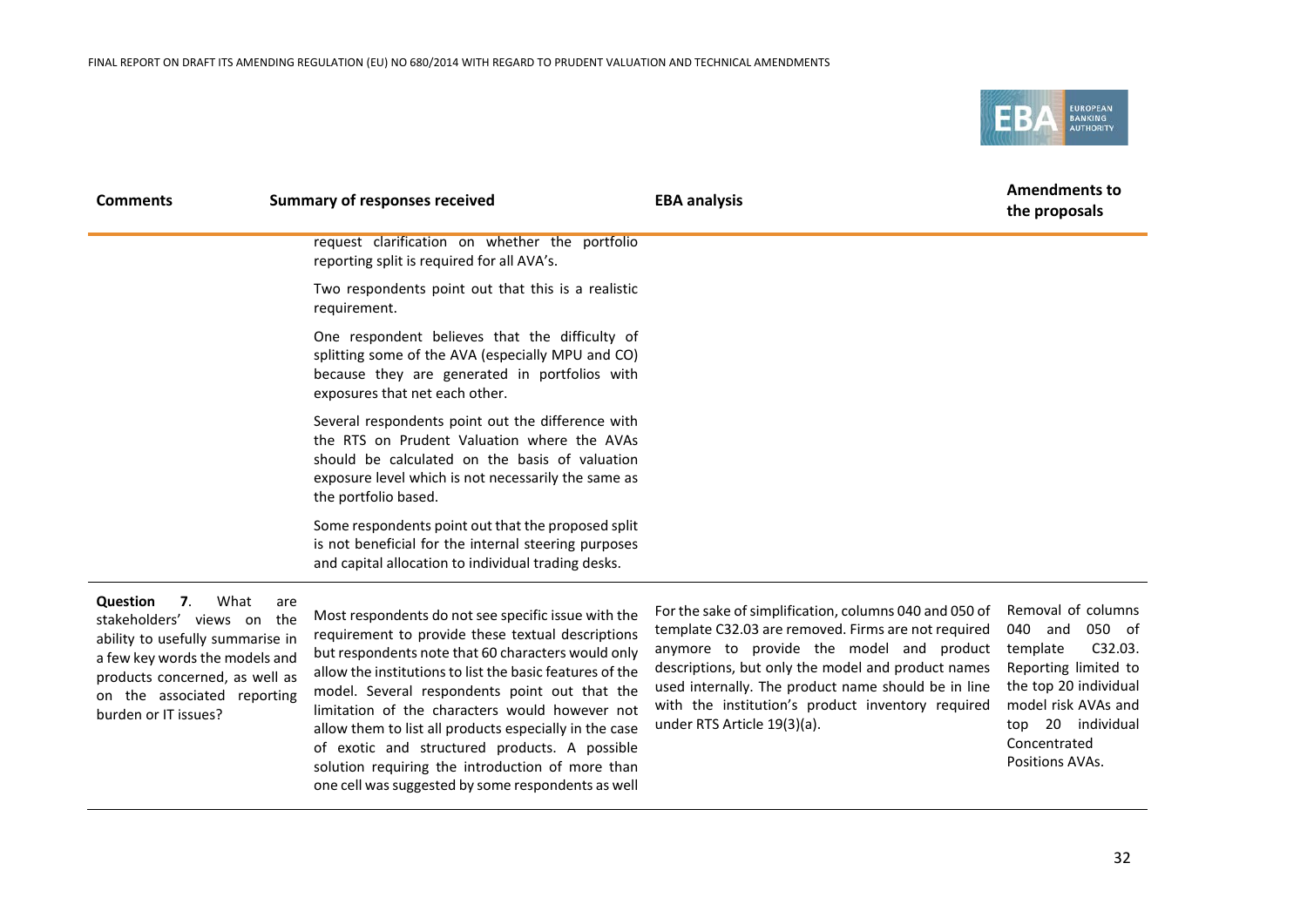

| <b>Comments</b> | <b>Summary of responses received</b>                                                                                                                                                                                                                                                                                                                                                                                                                                                                                                                                                                       | <b>EBA analysis</b>                                                                                                                                                                                                      | <b>Amendments to</b><br>the proposals |
|-----------------|------------------------------------------------------------------------------------------------------------------------------------------------------------------------------------------------------------------------------------------------------------------------------------------------------------------------------------------------------------------------------------------------------------------------------------------------------------------------------------------------------------------------------------------------------------------------------------------------------------|--------------------------------------------------------------------------------------------------------------------------------------------------------------------------------------------------------------------------|---------------------------------------|
|                 | as the possibility to send further information to the<br>supervisor on request.                                                                                                                                                                                                                                                                                                                                                                                                                                                                                                                            |                                                                                                                                                                                                                          |                                       |
|                 | Many respondents are of the view that a<br>standardised and well-defined taxonomy is needed<br>in order to obtain data that is useful for cross-firm<br>analysis. Currently the ITS does not specify the<br>granularity of the required model reporting. One<br>respondent suggests the inclusion of standard fields<br>with pre-determined answers which could be<br>borrowed from the templates used in the Asset<br>Quality Review. Two respondents also raise the<br>concern about the lack of a name for the product<br>group and request more guidance with regard to<br>naming conventions as well. |                                                                                                                                                                                                                          |                                       |
|                 | Two respondents are of the view that it is<br>impossible to usefully summarise models and<br>products in a few key words. The first respondent<br>proposes to leave out template C32.03 while the<br>other one proposes to remove column 040 and 050<br>from C32.03.                                                                                                                                                                                                                                                                                                                                       |                                                                                                                                                                                                                          |                                       |
|                 | Several respondents are of the view that these<br>reporting requirements are quite fair but at the<br>same time also substantial as developments would<br>be required in Model risk and IPV process to provide<br>the requested breakdown. One respondent<br>believes the reporting should be relatively stable                                                                                                                                                                                                                                                                                            | The EBA takes note of the concerns expressed and<br>simplified the reporting template. However, the EBA<br>also recalls that RTS Article 19(3)(a) requires the<br>specification of an institution-wide product inventory |                                       |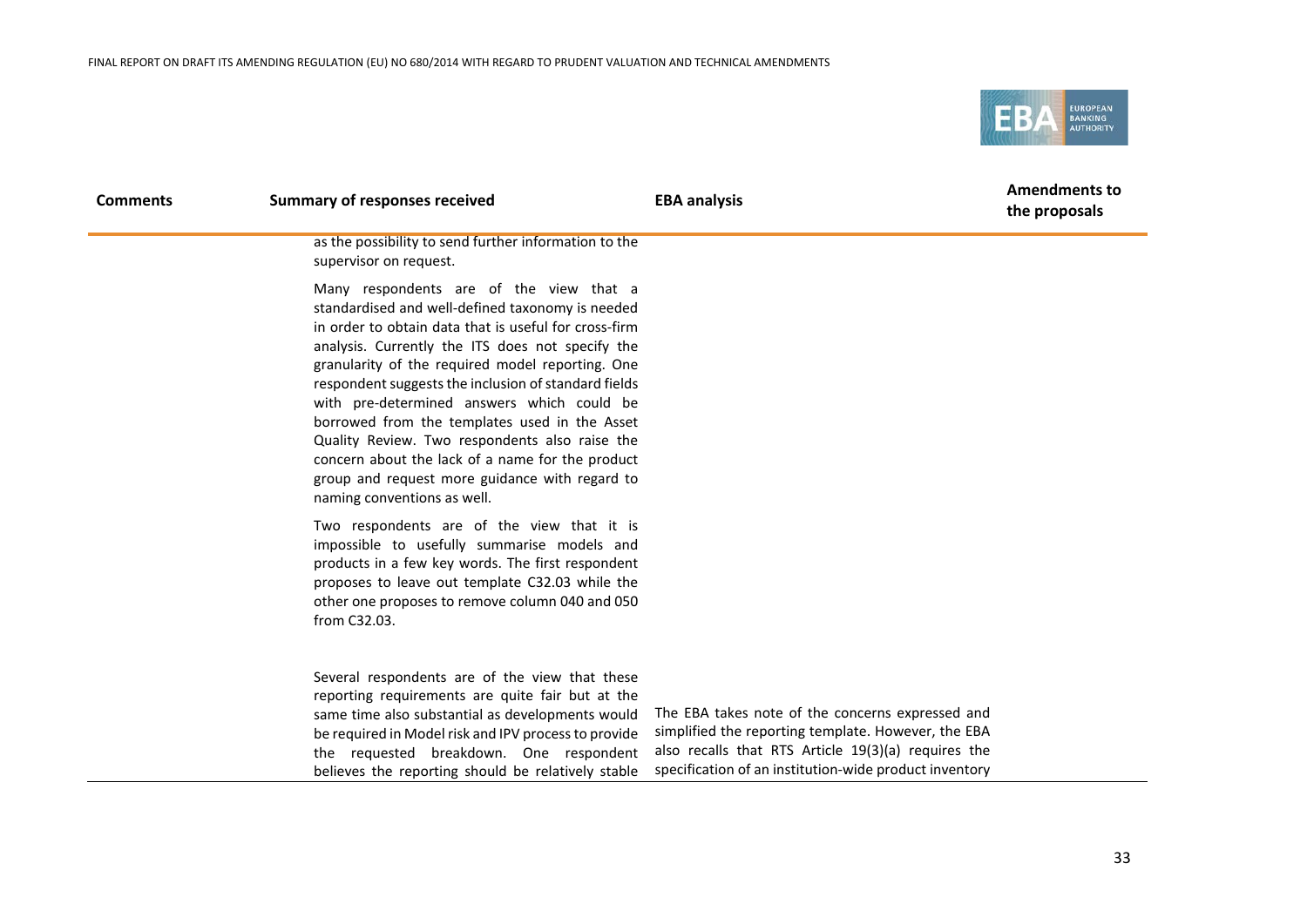

| <b>Comments</b>                                                                                                                                                                                                                                                                                                                                                                                                                                                                                                                                                                         | <b>Summary of responses received</b>                                                                                                                                                                                                                                                                                                                        | <b>EBA analysis</b>                                                                                                                               | <b>Amendments to</b><br>the proposals |
|-----------------------------------------------------------------------------------------------------------------------------------------------------------------------------------------------------------------------------------------------------------------------------------------------------------------------------------------------------------------------------------------------------------------------------------------------------------------------------------------------------------------------------------------------------------------------------------------|-------------------------------------------------------------------------------------------------------------------------------------------------------------------------------------------------------------------------------------------------------------------------------------------------------------------------------------------------------------|---------------------------------------------------------------------------------------------------------------------------------------------------|---------------------------------------|
|                                                                                                                                                                                                                                                                                                                                                                                                                                                                                                                                                                                         | over time and therefore manageable while others<br>think not all of it would be a one off cost.                                                                                                                                                                                                                                                             | ensuring that every valuation position is mapped to a<br>product definition.                                                                      |                                       |
|                                                                                                                                                                                                                                                                                                                                                                                                                                                                                                                                                                                         | In particular, some respondents question the<br>appropriateness and point out the conceptual and<br>implementation burden of having to break down<br>the FVA and AVA on model, asset class and product<br>type basis. In addition, one respondent mentions<br>that as hedging effect would no longer be visible,<br>AVAs would become substantially larger. |                                                                                                                                                   |                                       |
| Several respondents point out the additional<br>burden of having to collect the new parameter<br>observability which would involve the collection<br>aggregation<br>of continuous<br>and<br>intra-day<br>communication. One respondent is doubtful on the<br>ability to aggregate this information across different<br>institutions while another respondent requests this<br>risk (pg. 57-58).<br>to be excluded unless a clear benefit of this<br>reporting requirement can be shown. For two<br>respondents also the fields IPV Difference and IPV<br>Coverage would be challenging. | The number of price observations for a product or<br>group of products, valued using a same model, is a<br>useful information to assess valuation uncertainty.<br>Requirements in this respect were aligned with the<br>FRTB language used in the final standards for market                                                                                |                                                                                                                                                   |                                       |
|                                                                                                                                                                                                                                                                                                                                                                                                                                                                                                                                                                                         | Several respondents believe that the reporting<br>requirements in the model risk AVA template but<br>also the concentration positions AVA template<br>might be onerous to implement even for banks with<br>little exposures to these AVAs. As an alternative, a<br>materiality filter to the requirement (e.g. 1% of total                                  | The EBA agrees with limiting the reporting to only the<br>top 20 individual model risk AVAs and top 20<br>individual Concentrated Positions AVAs. |                                       |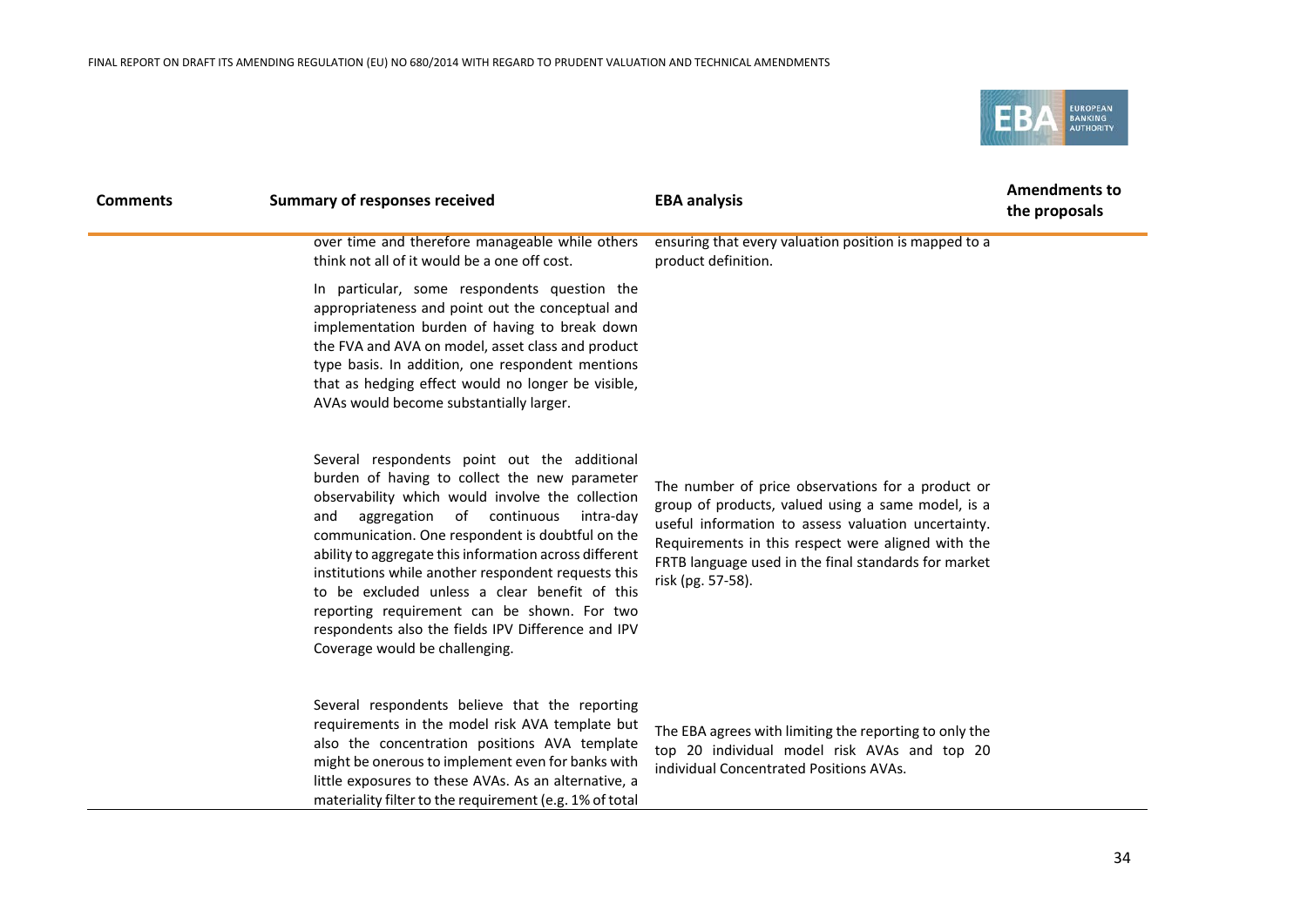

| <b>Comments</b>                                                                                                                                                                    | <b>Summary of responses received</b>                                                                                                                                                                                                                                                                                                                                                                                                                                                                                                     | <b>EBA analysis</b>                                                                                                                                                                                                                                                                                                                                                                                                                                                                                                                                                                                                                         | <b>Amendments to</b><br>the proposals |
|------------------------------------------------------------------------------------------------------------------------------------------------------------------------------------|------------------------------------------------------------------------------------------------------------------------------------------------------------------------------------------------------------------------------------------------------------------------------------------------------------------------------------------------------------------------------------------------------------------------------------------------------------------------------------------------------------------------------------------|---------------------------------------------------------------------------------------------------------------------------------------------------------------------------------------------------------------------------------------------------------------------------------------------------------------------------------------------------------------------------------------------------------------------------------------------------------------------------------------------------------------------------------------------------------------------------------------------------------------------------------------------|---------------------------------------|
|                                                                                                                                                                                    | AVA) or a restriction to only the top AVAs is<br>proposed. One respondent proposes to limit to the<br>top 20 model risk AVAs as they expect this will still<br>ensure 95% coverage of the model AVA.                                                                                                                                                                                                                                                                                                                                     |                                                                                                                                                                                                                                                                                                                                                                                                                                                                                                                                                                                                                                             |                                       |
|                                                                                                                                                                                    | One respondent points out the challenge of<br>reporting individual model risks from subsidiaries,<br>especially when an additional aggregation step is<br>required in case common models and product types<br>are used in different subsidiaries.<br>One respondent requests more clarification on<br>whether entries for the top 50 model risk AVA are<br>to be made in decreasing order before or after<br>diversification and whether valuation exposures<br>with a model risk of zero after diversification need<br>the be included. | Based on the feedback received in the consultation, a<br>reduced reporting requirement is introduced for<br>subsidiaries: templates 32.03 and 32.04 are to be<br>completed only by institutions that exceed the<br>threshold referred to in Article 4(1) of the RTS at their<br>level. Institutions that are part of a group breaching<br>the threshold on a consolidated basis, but do not<br>exceed the threshold at their individual or sub-<br>consolidated level, are required to report templates<br>32.01 and 32.02 only.<br>The entries for the top 20 model risk AVA should be<br>made in decreasing order before diversification. |                                       |
| Question 8. Do you find the<br>instructions<br>proposed<br>prudent valuation clear? Are<br>there specific parts where<br>definitions<br>instructions<br>or<br>should be clarified? | One respondent requests more information on the<br>reporting of overhedges. Many other institutions<br>on<br>point out that overhedges is not a general concept<br>in Fair value accounting nor in the RTS on Prudent<br>valuation and that introducing this increases the<br>reporting workload. One respondent proposes to<br>remove this reporting as they did not believe<br>inclusion would pass the cost benefit ratio.                                                                                                            | Based on the feedback received, the reporting<br>templates were streamlined and instructions were<br>clarified on many aspects. In particular, the reporting<br>of overhedges was removed.                                                                                                                                                                                                                                                                                                                                                                                                                                                  | Removal of column<br>'Overhedges'.    |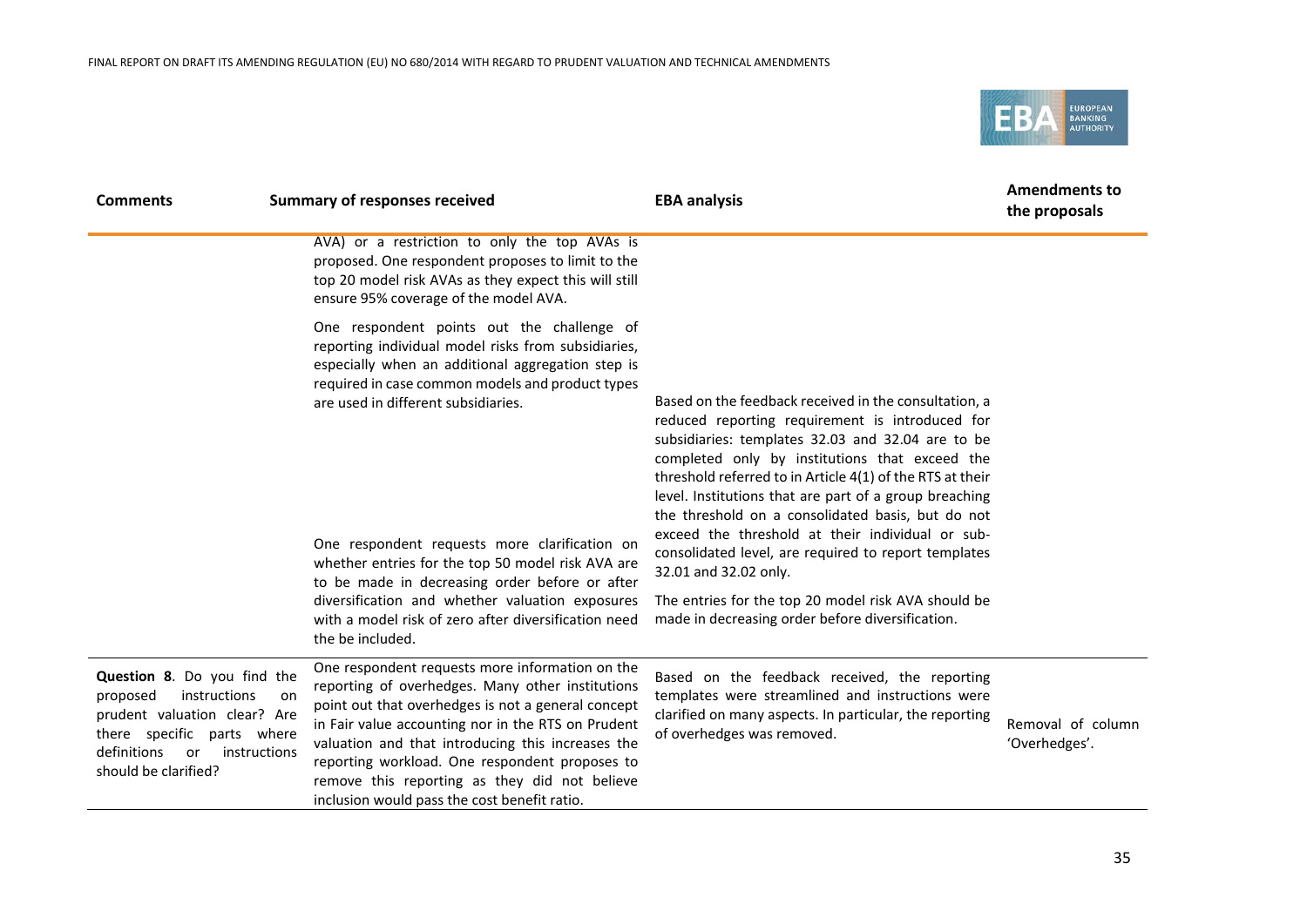needed in general on the reporting for subsidiaries



| <b>Comments</b>                                                                                                                              | <b>Summary of responses received</b>                                                                                                                                                                                                                                              | <b>EBA analysis</b>                                                                                                                                                                                                                                                                                                                                                                                                                                                                                                                       | <b>Amendments to</b><br>the proposals                                                                    |
|----------------------------------------------------------------------------------------------------------------------------------------------|-----------------------------------------------------------------------------------------------------------------------------------------------------------------------------------------------------------------------------------------------------------------------------------|-------------------------------------------------------------------------------------------------------------------------------------------------------------------------------------------------------------------------------------------------------------------------------------------------------------------------------------------------------------------------------------------------------------------------------------------------------------------------------------------------------------------------------------------|----------------------------------------------------------------------------------------------------------|
|                                                                                                                                              | Some respondents request clarification on the<br>calculation and the split in valuation adjustments<br>for Unearned Credit Spreads and Investing and<br>funding costs especially into MPU, CO and model<br>risk.                                                                  | At this stage, the RTS do not specify any methodology<br>for splitting investing and funding costs AVA and<br>unearned credit spreads AVA between model, MPU<br>and COC.                                                                                                                                                                                                                                                                                                                                                                  |                                                                                                          |
|                                                                                                                                              | Two respondents request clarification on whether<br>the core approach has to be applied for the<br>individual calculation in case the threshold is<br>breached on consolidated level but not on<br>individual level. The respondent point out the                                 | In accordance with RTS Article 4(3), where the<br>threshold is breached at the consolidated level, the<br>core approach shall be applied to all entities within a<br>group included in the consolidation also for the<br>calculation at individual level of this entity.                                                                                                                                                                                                                                                                  |                                                                                                          |
|                                                                                                                                              | operational burden in case the core approach<br>would have to be applied on individual level as well.                                                                                                                                                                             | However, based on the feedback received in the<br>consultation, a reduced reporting requirement is<br>introduced for subsidiaries: templates 32.03 and<br>32.04 are to be completed only by institutions that<br>exceed the threshold referred to in Article 4(1) of the<br>RTS at their level. Institutions that are part of a group<br>breaching the threshold on a consolidated basis, but<br>do not exceed the threshold at their individual or sub-<br>consolidated level, are required to report templates<br>32.01 and 32.02 only. |                                                                                                          |
| <b>Question 9.</b> Do respondents<br>have any comments on the<br>structure and content of the<br>proposed templates on prudent<br>valuation? | Concerning C32.01, one respondent is of the view<br>that the additional reporting of exclusions could be<br>sensible for institutions that are close to the EUR 15<br>bln but is an unnecessary burden for institutions far<br>above the threshold. In addition, clarification is | Template C32.01 is to be completed by all<br>institutions, whether or not they have adopted the<br>simplified approach. The additional reporting of<br>exclusions is also useful for the supervisor in case the<br>institutions are far above the threshold as it allows to                                                                                                                                                                                                                                                               | Template<br>32.01<br>aligned with IFRS 9.<br>Removal of column<br>'Gross notional' in<br>template 32.04. |

look for inconsistencies.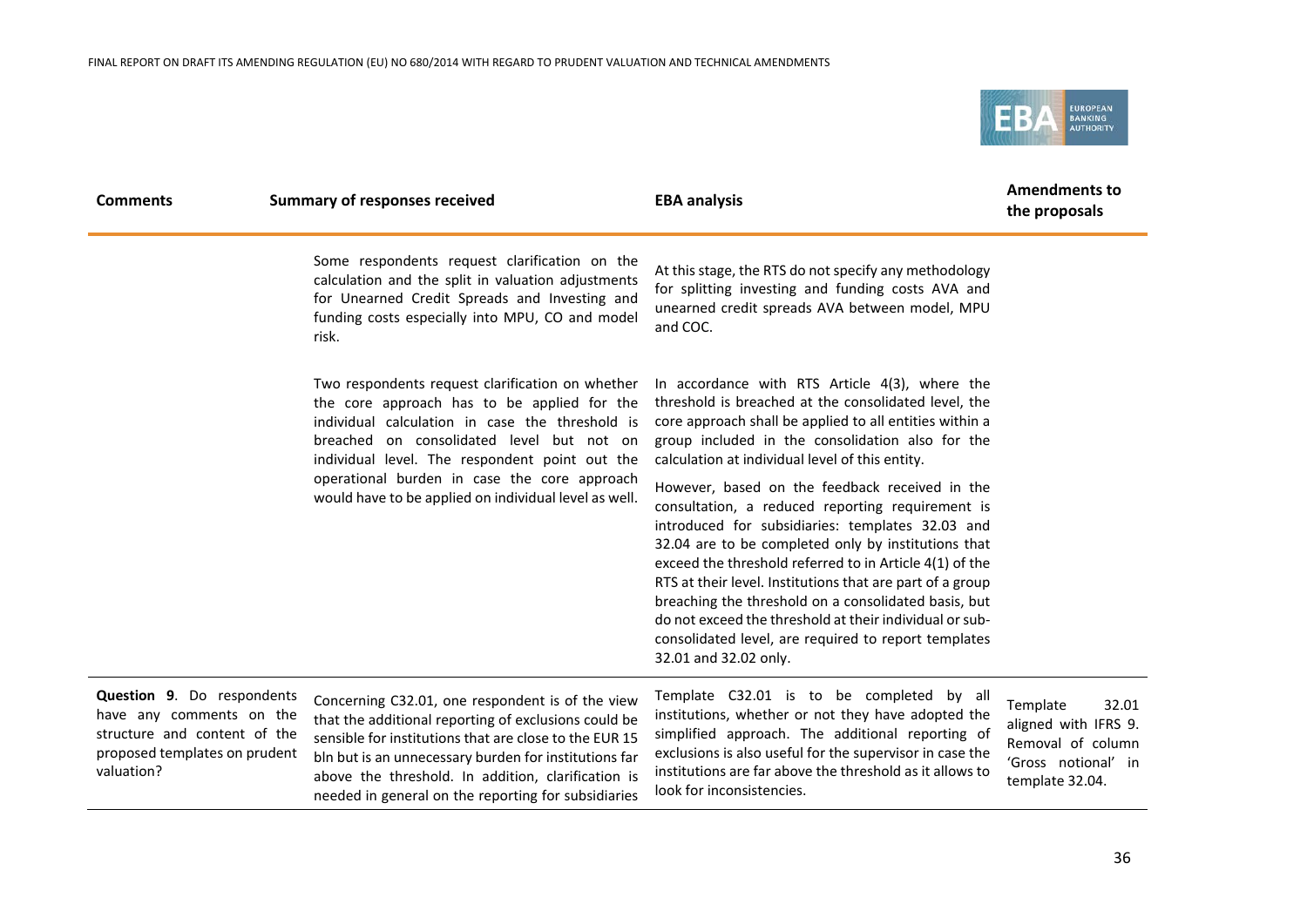

| <b>Comments</b> | <b>Summary of responses received</b>                                                                                                                                                                                                                                                                                                                                                                             | <b>EBA analysis</b>                                                                                                                                                                                                                       | <b>Amendments to</b><br>the proposals |
|-----------------|------------------------------------------------------------------------------------------------------------------------------------------------------------------------------------------------------------------------------------------------------------------------------------------------------------------------------------------------------------------------------------------------------------------|-------------------------------------------------------------------------------------------------------------------------------------------------------------------------------------------------------------------------------------------|---------------------------------------|
|                 | of a group and more specifically on whether this<br>table has to be filled out for local GAAP as well.                                                                                                                                                                                                                                                                                                           | Template C32.01 should be reported in line with<br>FINREP template F01.01 of Regulation (EU) No.<br>680/2014 depending on the institution's applicable<br>standards:                                                                      |                                       |
|                 |                                                                                                                                                                                                                                                                                                                                                                                                                  | IFRS as endorsed by the European Union in<br>application of Regulation (EU) 1606/2002 ('EU IFRS')                                                                                                                                         |                                       |
|                 |                                                                                                                                                                                                                                                                                                                                                                                                                  | National accounting standards compatible<br>with EU IFRS ('National GAAP compatible IFRS')                                                                                                                                                |                                       |
|                 |                                                                                                                                                                                                                                                                                                                                                                                                                  | or National GAAP based on Directive<br>86/635/EC, the Bank Accounting Directive (FINREP<br>'National GAAP based on BAD').                                                                                                                 |                                       |
|                 | Concerning C32.01 row 120, two respondents are of<br>the view that the principles of prudent<br>valuation/fair value accounting should not apply<br>when the valuation basis is lower of cost or market<br>(LOCOM).                                                                                                                                                                                              | The scope of the RTS/ITS are positions that are held<br>at fair value for accounting purposes, it is therefore<br>considered to be implicit that positons held under<br>other valuation regimes (e.g. LOCOM) are not within<br>the scope. |                                       |
|                 | Concerning C32.04, one respondent is of the view<br>that the reporting should be based on valuation<br>exposure given that the concentrated positon AVA<br>is an incremental cost to close out cost. This<br>respondent proposes to remove Gross notional and<br>Market value from this reporting and only require<br>reporting the main Asset class/product/underlying<br>that composes the valuation exposure. | Column 'Gross notional' is removed.                                                                                                                                                                                                       |                                       |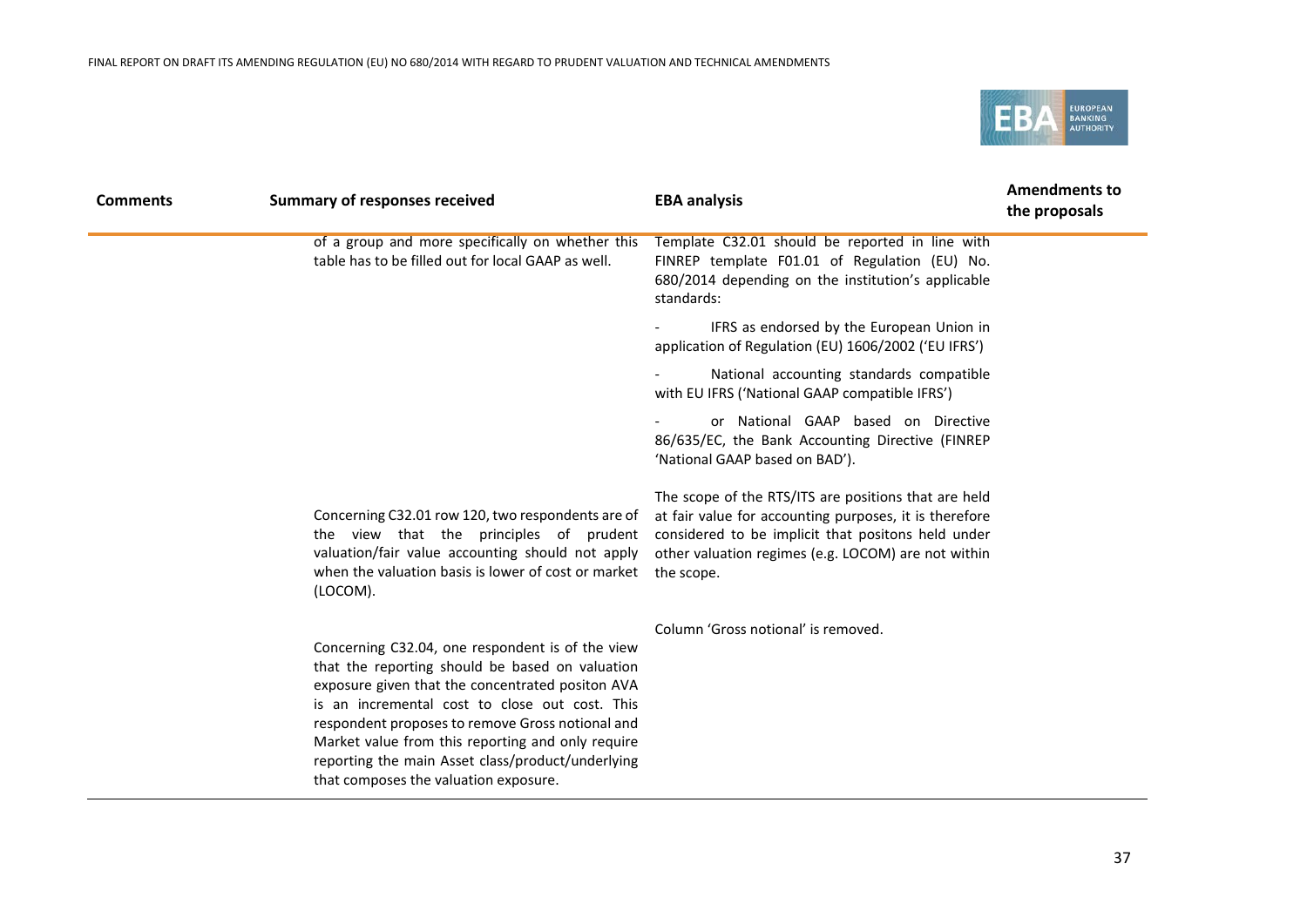

| <b>Comments</b> | <b>Summary of responses received</b>                                                                                                                                                                                                                            | <b>EBA analysis</b>                                                                                                                                                                                                                                                                                                                                                                                                                                         | <b>Amendments to</b><br>the proposals |
|-----------------|-----------------------------------------------------------------------------------------------------------------------------------------------------------------------------------------------------------------------------------------------------------------|-------------------------------------------------------------------------------------------------------------------------------------------------------------------------------------------------------------------------------------------------------------------------------------------------------------------------------------------------------------------------------------------------------------------------------------------------------------|---------------------------------------|
|                 | One respondent is of the opinion that the expected<br>changes in accounting treatment due to IFRS 9<br>should be considered in these COREP templates.                                                                                                           | EBA agrees with this suggestion and reconsiders the<br>categorization of the portfolio breakdown to align<br>this with IFRS 9.                                                                                                                                                                                                                                                                                                                              |                                       |
|                 | respondents suggest introducing an<br>Some<br>additional threshold besides the EUR 15 billion that<br>is based on the total aggregated AVA amount and<br>making the comprehensive reporting compulsory<br>for institutions breaching this additional threshold. | EBA rejects the suggestion to include another<br>threshold. However, based on the feedback received,<br>the ITS will require institutions under the simplified<br>approach to report one template only, while, in<br>contrast, institutions under the core approach will be<br>requested to provide four templates for the largest<br>institutions, or two templates only for institutions<br>that do not exceed the EUR bn 15 threshold at their<br>level. |                                       |
|                 | One respondent points out the duplication with the<br>existing reporting for C32.01, column 010/Row10-<br>210.                                                                                                                                                  | Although this information might for some banks be<br>available already in FINREP, it is necessary that it is<br>included again in these prudent valuation templates.<br>This reporting should however not represent an<br>important additional effort.                                                                                                                                                                                                      |                                       |